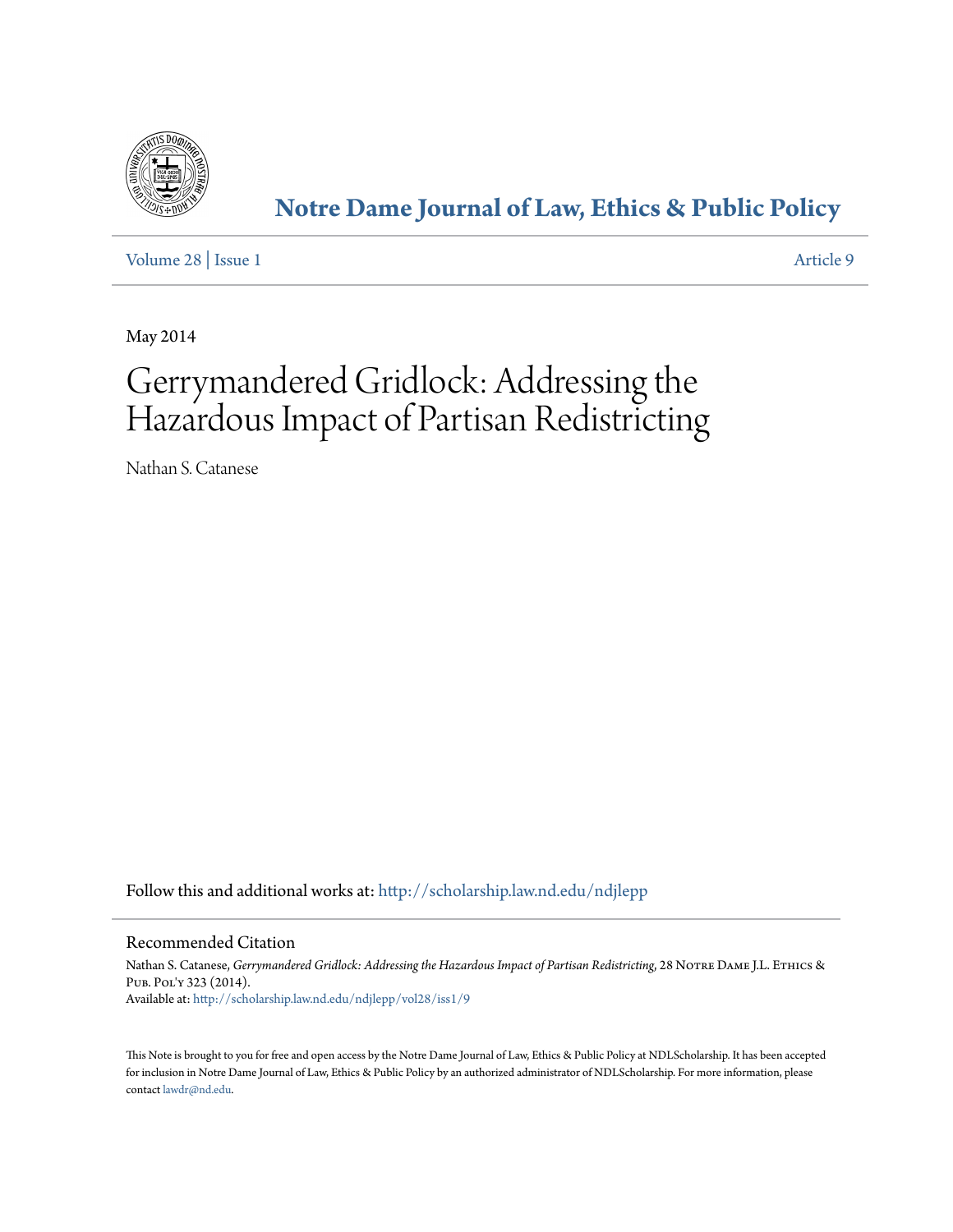# **NOTES**

# **GERRYMANDERED GRIDLOCK: ADDRESSING THE HAZARDOUS IMPACT OF PARTISAN REDISTRICTING**

NATHAN S. CATANESE\*

*"It used to be that the idea was, once every two years voters elected their representatives, and now, instead, it's every ten years the representatives choose their constituents."*<sup>1</sup>

*"We are in the business of rigging elections."*<sup>2</sup> *"To sum up, redistricting is a political disaster—an enormous political train wreck that occurs every ten years."*<sup>3</sup>

# **INTRODUCTION**

Nate Silver, noted statistician and founder of the popular blog *Five Thirty Eight*, recently estimated that in the House of Representatives, out of the four hundred and thirty-five districts, there are only thirty-five swing districts.<sup>4</sup> Essentially, this means that congressional districts have become more polarized—either Republican-leaning districts are more conservative or Democratic-leaning districts are more liberal.5 With more members elected from districts in which there is no threat from

2. John Hoeffel, *Six Incumbents Are a Week Away from Easy Election*, WINSTON-SALEM J., Jan. 27, 1998, at B1 (quoting former North Carolina State Senator Mark McDaniel).

3. DOUGLAS J. AMY, REAL CHOICES/NEW VOICES: HOW PROPORTIONAL REPRESENTA-TION ELECTIONS COULD REVITALIZE AMERICAN DEMOCRACY 59 (2d ed. 2002).

4. Nate Silver, *As Swing Districts Dwindle, Can a Divided House Stand?*, FIVE THIRTY EIGHT (Dec. 27, 2012, 9:46 AM), http://fivethirtyeight.blogs.nytimes.com/2012/12/27/ as-swing-districts-dwindle-can-a-divided-house-stand/. To contrast today's numbers with recent history, he said that in 1992 there were as many as 103 swing districts. *Id.*

5. The 112th Congress was the most polarized Congress since Reconstruction. *See* Ezra Klein, *14 Reasons Why This is the Worst Congress Ever*, WONKBLOG (July 13, 2012, 8:00 AM), http://www.washingtonpost.com/blogs/wonkblog/wp/2012/07/13/13-reasonswhy-this-is-the-worst-congress-ever/.

<sup>\*</sup> J.D. Candidate, Notre Dame Law School, 2014; B.A., University of Notre Dame, 2007. I would like to thank my advisor, Professor John Copeland Nagle, for his helpful feedback. I would also like to thank my wife, Kristen; my parents, Lisa & Sam; my brother Jason; and my entire family for their love, support, and comments on earlier drafts. Finally, I would like to thank the editors and members of the *Notre Dame Journal of Law, Ethics & Public Policy* for their hard work on this Note.

<sup>1.</sup> Jeffrey Toobin, *Drawing the Line: Will Tom DeLay's Redistricting in Texas Cost Him His Seat?*, NEW YORKER, Mar. 6, 2006, at 35 (quoting Stanford Law School Professor Pamela Karlan).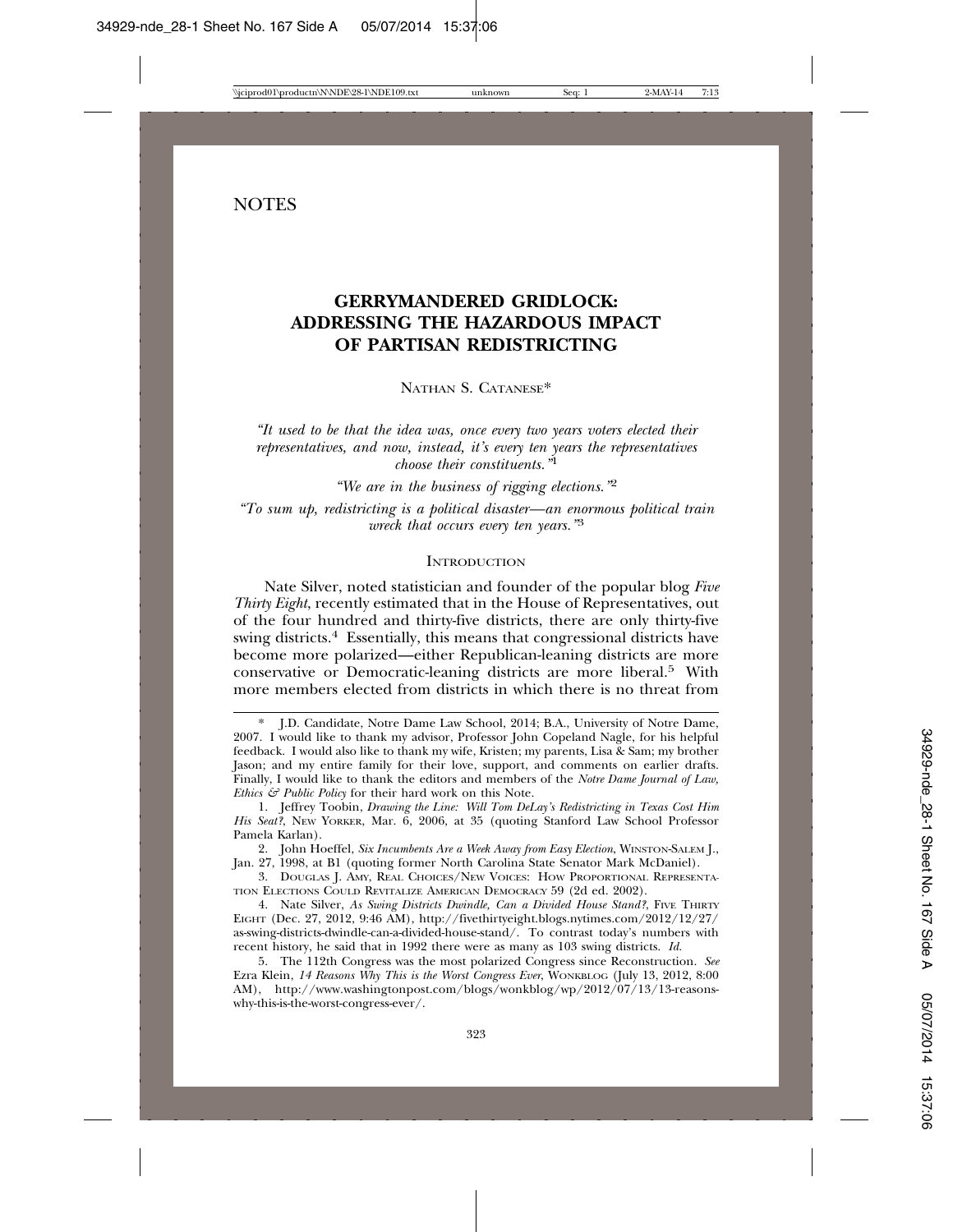an opposing party, there is less incentive for members of Congress to moderate or to make bipartisan deals. This is because the only likelihood of their losing an election is from losing to a more ideologically extreme candidate in a primary election.<sup>6</sup> Ultimately, this polarization leads to less policy-making and more gridlock in Washington.

This shift has been costly to the United States. In 2011, citing gridlock in Congress, Standard & Poor's downgraded the United States's debt rating to AA+ for the first time in history.<sup>7</sup> Gridlock not only increases the likelihood that the federal government will default on its debt obligations, but is also bad for public policy in general. Similarly, gridlock was one of causes that led Congress to shut down the federal government in the fall of 2013.8 With such detrimental impact on the United States, understanding the cause of this problem and taking appropriate action to remedy it are of paramount importance.

This Note argues that partisan redistricting, also known as gerrymandering, is a major cause of America's gridlock in Congress because it increases the number of representatives elected from polarized congressional districts. Rather than simply trying to draw districts along pre-existing county or municipal boundaries, state lawmakers have tried to achieve hyperpartisan gain through the redistricting process. In so doing, they have created fewer competitive districts. This arrangement favors electing ideologically extreme candidates that have little to no interest in making political compromises, especially since it increases the likelihood of a primary election challenger.9

Specifically, in Part I, this Note examines the history of gerrymandering in the United States: how various requirements for redistricting—both from Congress and from the Supreme Court—were imposed on the states and the effects that historical Supreme Court cases have had on redistricting. Part I also looks at the state of gerrymandering today by examining its effects in the 2012 congressional elections and exploring some of the Supreme Court's recent jurisprudence on state redistricting laws. Specifically, this Note looks at how the Supreme Court has been vague about what would comprise an unconstitutional partisan gerrymander, even in the face of some outrageous examples, thus permitting the status quo.

In Part II, I argue that because the Supreme Court and Congress have failed to act on gerrymandering, either the state legislatures or

<sup>6.</sup> *See* Silver, *supra* note 4. "*Most* members of the House now come from hyperpartisan districts where they face essentially no threat of losing their seat to the other party. Instead, primary challenges, especially for Republicans, may be the more serious risk." *Id.*

<sup>7.</sup> Binyamin Appelbaum & Eric Dash, *S & P Downgrades Debt Rating of U.S. for the First Time*, N.Y. TIMES, Aug. 6, 2011, at A1.

<sup>8.</sup> *See e.g.*, J.P.P., *Sorry we're closed*, *Democracy in America*, ECONOMIST (Oct. 1, 2013, 5:30), http://www.economist.com/blogs/democracyinamerica/2013/10/americas-government-shutdown.

<sup>9.</sup> *See* Steve Coll, *Building a Better Democracy*, DAILY COMMENT (Jan. 10, 2013), http:// www.newyorker.com/online/blogs/comment/2013/01/ending-gerrymandering-andbuilding-a-better-democracy.html ("[B]ecause many . . . run in super-safe conservative districts, Republican congressional candidates often fear radical-right primary challengers more than the Democrats they will face in the general election.").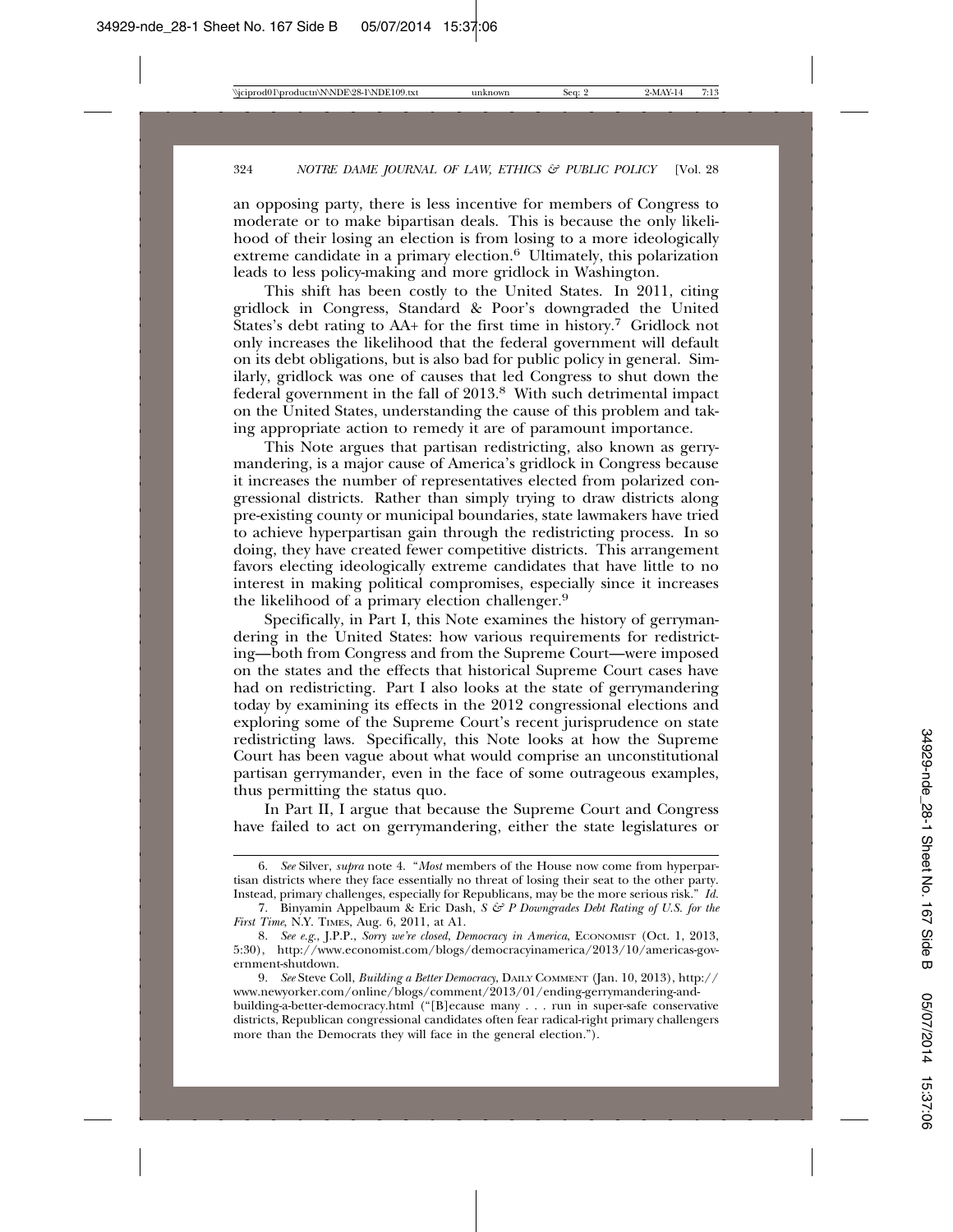Congress need to provide guidance in order to create a better redistricting system.

In Part III, this Note looks at some of the practical consequences of gerrymandering, and also examines the impact that it has on participants in the political system and on public policy.

Part IV discusses how various states have dealt with partisan gerrymandering and what they have done to prevent it. It also looks at the relative success of the various legislative initiatives in those states. Part IV also briefly looks at how the United Kingdom and Canada have dealt with and prevented partisan redistricting.

Finally, in Part V, I recommend what can be done to alleviate the gridlock and to help the United States moving forward: state legislatures and Congress need to pass legislation mandating the creation of independent commissions to redraw districts. However, Congress is not likely to act until more states pass their own legislation. But if more states pass redistricting reform laws, it will help to fix the problems the United States currently faces because of gerrymandering.

#### I. BACKGROUND

When the Founding Fathers drafted the Constitution, they decided that the states would have equal representation in the Senate and proportional representation in the House of Representatives.10 Specifically, the Constitution states that members of the House of Representatives "shall be apportioned among the several States according to their respective numbers, counting the whole number of persons in each State, excluding Indians not taxed."11 Because of this provision, the government needed to accurately ensure that each state was allocated the correct number of representatives. Thus, the Constitution also mandates that a census be held every ten years, stating that an "actual Enumeration shall be made . . . within every subsequent Term of ten Years, in such manner as [Congress] shall by Law direct."12 The United States Census Bureau, a division of the U.S. Department of Commerce, conducts modern censuses.13

But the determination of how many representatives each state receives is not the only purpose of the census—each state must also draw districts of equal population to ensure that all of its citizens have an equal voice in Congress. "In addition to determining the apportionment of Representatives among the states, decennial population census data fulfills several purposes [including] provid[ing] state and local governments a basis for establishing district boundaries for congressional, state legislative, and local representative bodies  $\dots$ ."<sup>14</sup>

<sup>10.</sup> *See July 16, 1787: A Great Compromise*, U.S. SENATE, http://www.senate.gov/ artandhistory/history/minute/A\_Great\_Compromise.htm (last visited Apr. 8, 2014).

<sup>11.</sup> U.S. CONST. amend. XIV, § 2.

<sup>12.</sup> U.S. CONST. art. I, § 2, cl. 3.

<sup>13.</sup> *See, e.g.,* U.S. CENSUS BUREAU, http://www.census.gov (last visited Apr. 7, 2014).

<sup>14.</sup> MARGARET MIKYUNG LEE, CONG. RESEARCH SERV., R42483, LEGAL ISSUES REGARD-ING CENSUS DATA FOR REAPPORTIONMENT AND REDISTRICTING 1 (2012).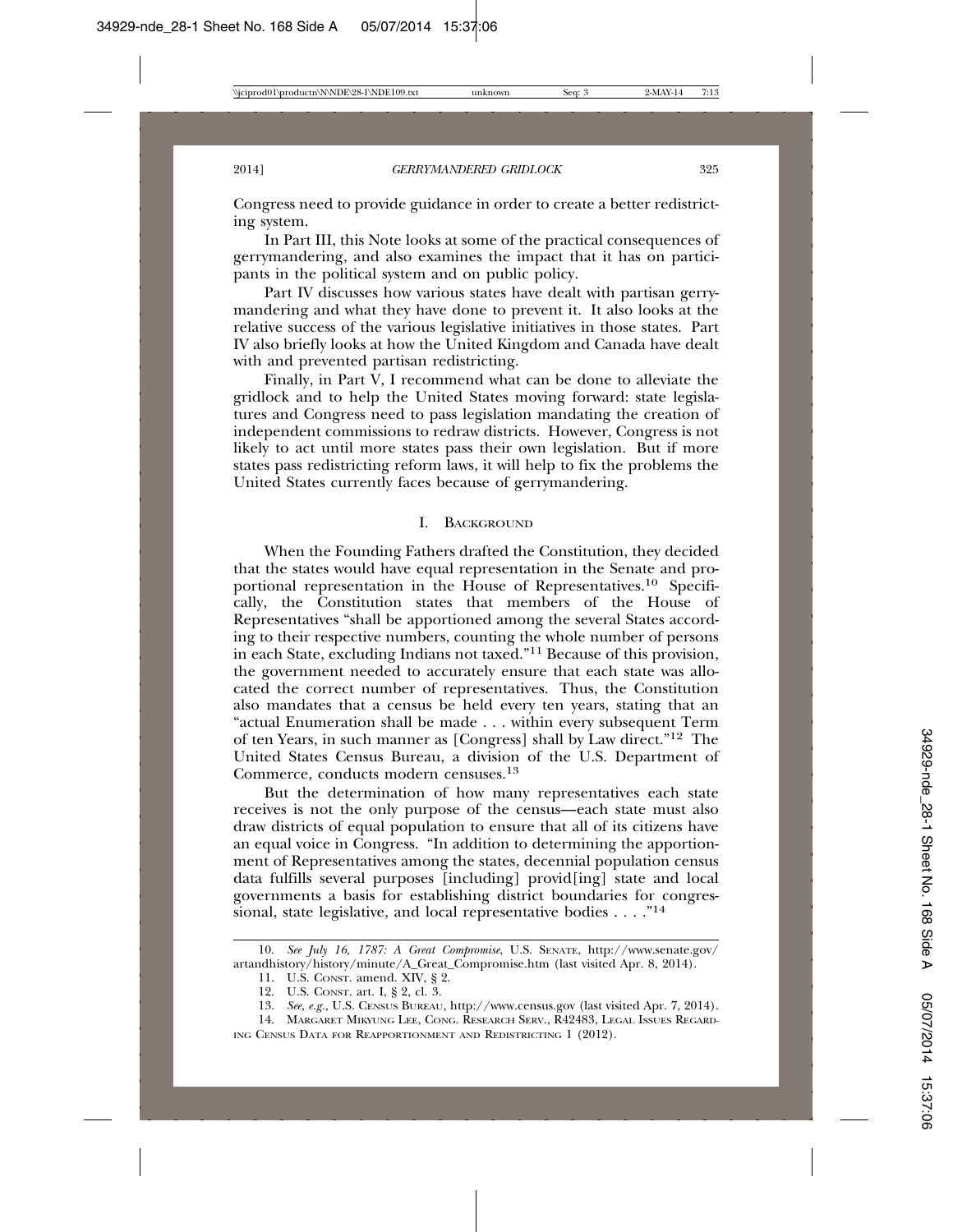# A. *Policy Matter for the States*

Generally, states have the authority and prerogative to draw districts how they see fit. "For the nation's first fifty years, federal lawmakers ignored redistricting entirely: as long as a state elected no more than its allotted number of representatives, its legislature could draw district boundaries any way it wanted."15 However, in 1842 Congress limited the drawing of districts so that they were single-member and contiguous.16 In 1872, Congress added a third criterion—that the districts must have "as near as practicable, an equal number of inhabitants."17 Thus, "[e]ven states not adding or losing congressional representatives need new district maps that reflect the population shifts within their borders, so that residents are equally represented no matter where they live."18 The Supreme Court affirmed this principle in *Wesberry v. Sanders*, 19 when it said, "[w]hile it may not be possible to draw congressional districts with mathematical precision, that is no excuse for ignoring our Constitution's plain objective of making equal representation for equal numbers of people the fundamental goal for the House of Representatives."20 The case also applied the "one person one vote" standard to redistricting.21

In 1929, Congress established a permanent number of representatives in the House—435—and set forth a means to reapportion the number of representatives among the states after each decadal census.<sup>22</sup>

Other than the criteria that have been established by Congress, along with other criteria set forth by the courts, the states are essentially able to determine on their own how to redraw the congressional districts within their borders.23 Some state legislatures, like California's, have delegated the duty to redraw congressional districts to a non-government or "citizens" panel.<sup>24</sup> Other states, like Pennsylvania, pass their new congressional district maps as normal legislation needing bicameral and gubernatorial approval.<sup>25</sup> Each state still has the authority to change the way in which it redraws its congressional map. In theory, they could do away with partisan gerrymandering through

19. 376 U.S. 1 (1964).

20. *Id.* at 18.

21. *Id.*

24. *See infra* Part V.A, *California*.

25. *Congressional Redistricting*, PA. REDISTRICTING, http://www.redistricting.state.pa. us/Congressional-Redistricting.cfm (last visited Apr. 8, 2014).

<sup>15.</sup> MARK MONMONIER, BUSHMANDERS & BULLWINKLES: HOW POLITICIANS MANIPU-LATE ELECTRONIC MAPS AND CENSUS DATA TO WIN ELECTIONS 20 (2001).

<sup>16.</sup> *Id.*

<sup>17.</sup> An Act for the Apportionment of Representatives to Congress Among the Several States According to the Ninth Census, ch. 11, 17 Stat. 28, 28 (1872).

<sup>18.</sup> Robert Draper, *The League of Dangerous Mapmakers*, ATLANTIC (Sep. 19, 2012, 8:56 PM), http://www.theatlantic.com/magazine/archive/2012/10/the-league-of/ 309084/.

<sup>22.</sup> The Reapportionment Act of 1929, ch. 28, 46 Stat. 21 (1929) (codified at 2 U.S.C. § 2a).

<sup>23.</sup> Of course, it is worth noting that as of the last census in 2010, six states were only allocated one representative, thus nullifying the need for redistricting.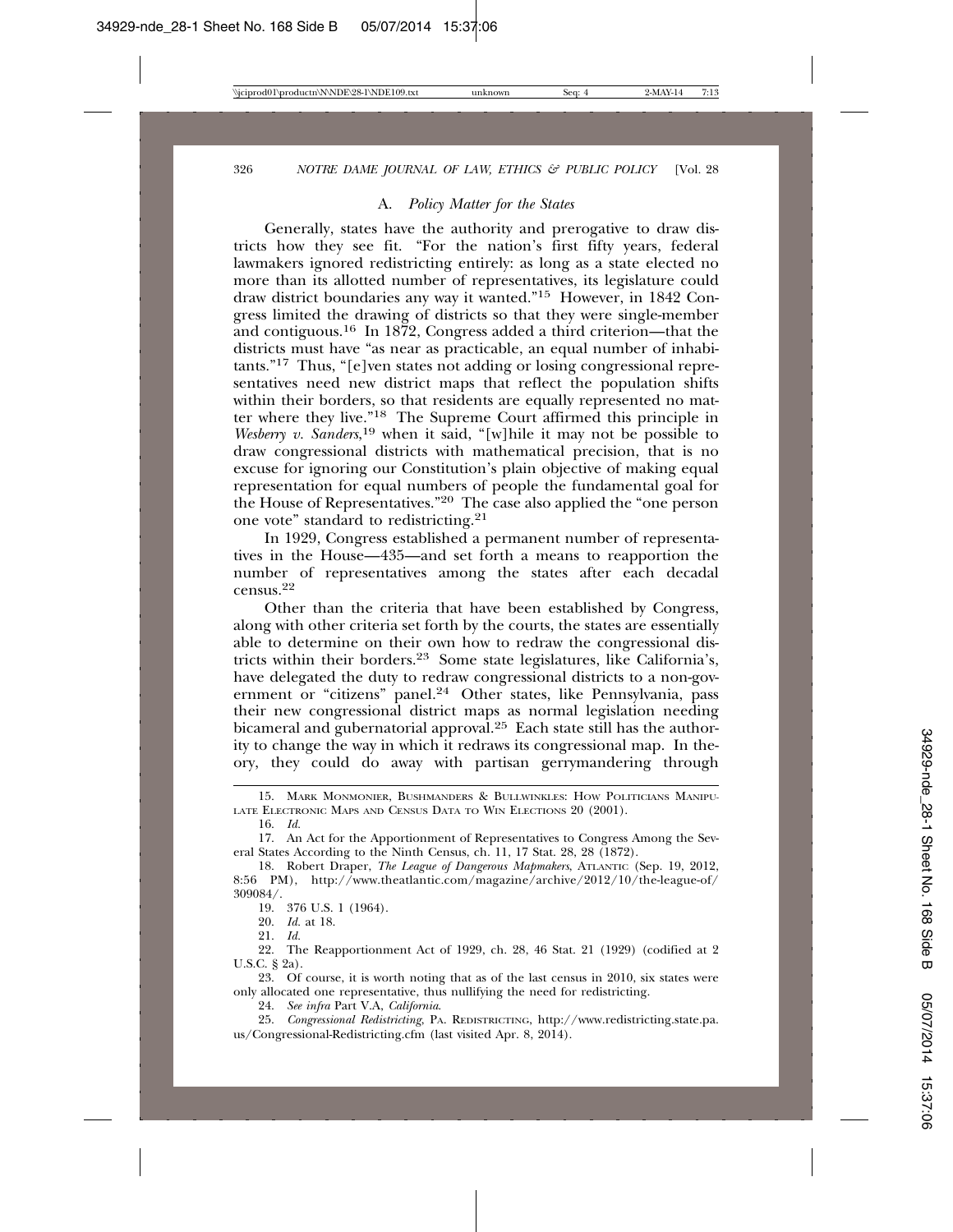legislation (as some states have done).26 Alternatively, they could continue to allow partisan gain through the political process.  $27$ 

# B. *Redistricting for Partisan Gain*

In 1812, the Massachusetts legislature redrew its legislative boundaries following the 1810 census. The state's Democratic-Republicans were the majority party and drew a new map to increase their ranks over the state's dwindling Federalists. They did this by "packing Federalist voters into a few strongholds while carving out a long, thin Republican district along the northern, western, and southwestern edges of Essex County."28 Ultimately, Massachusetts Governor Elbridge Gerry signed the new plan into law, even though he disliked it.<sup>29</sup> Newspapers sympathetic to the Federalist Party were quick to mock the plan in a political cartoon, dubbing the new district a "Gerrymander."30 The term for redrawing political districts for partisan gain has been around ever since.

29. *Id.*

<sup>26.</sup> *See infra* Part V.A, *California*.

<sup>27.</sup> *See infra* Part V.C, *Florida*.

<sup>28.</sup> MONMONIER, *supra* note 15, at 1.

<sup>30.</sup> *Id.* at 2. Even though today's term gerrymandering is used with a soft "j" sound, Gerry's last name was pronounced with a hard "g." *Id.*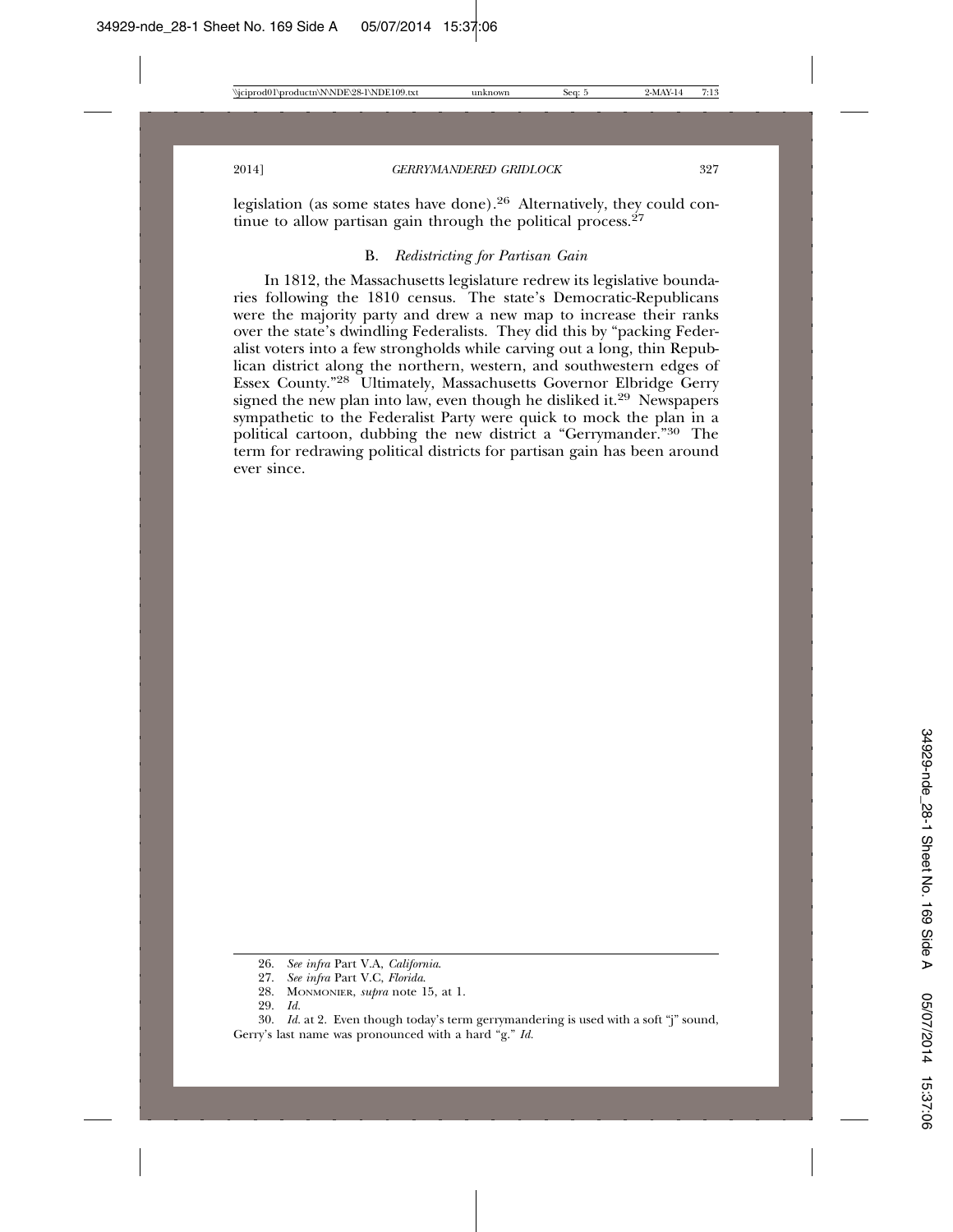THE GERRYMANDER POLITICAL CARTOON<sup>31</sup>



Today's gerrymandering has been called "the most insidious practice in American politics—a way, as the opportunistic machinations following the 2010 census make evident, for our elected leaders to entrench themselves in 435 impregnable garrisons from which they can maintain political power while avoiding demographic realities."32

After examining the congressional elections held in November 2012, it is obvious that gerrymandering helped the Republican Party retain control of the House of Representatives.33 The Republicans won

<sup>31.</sup> Elkanah Tisdale, *The Gerry-Mander*, BOSTON GAZETTE, Mar. 26, 1812, at 2.

<sup>32.</sup> Draper, *supra* note 18. *But see* Franita Tolson, *Benign Partisanship*, 88 NOTRE DAME L. REV. 395, 398 (2012) (arguing that partisan gerrymandering is actually positive for governance, because it safeguards federalism). *See also* Richardson Dilworth, *American Cities as Firms in the 21st Century—Or, Should Philadelphia Move to New Jersey?*, 24 NOTRE DAME J.L. ETHICS & PUB. POL'Y 99 (2010) (suggesting that states should be able to redistrict major cities into or out of their borders, albeit for urban development policy reasons).

<sup>33.</sup> In fact, the redistricting following the 2010 census may help Republicans for the next decade. *See* Alex Isenstadt, *The Democrats' Lost Decade?*, POLITICO (June 19, 2013, 5:05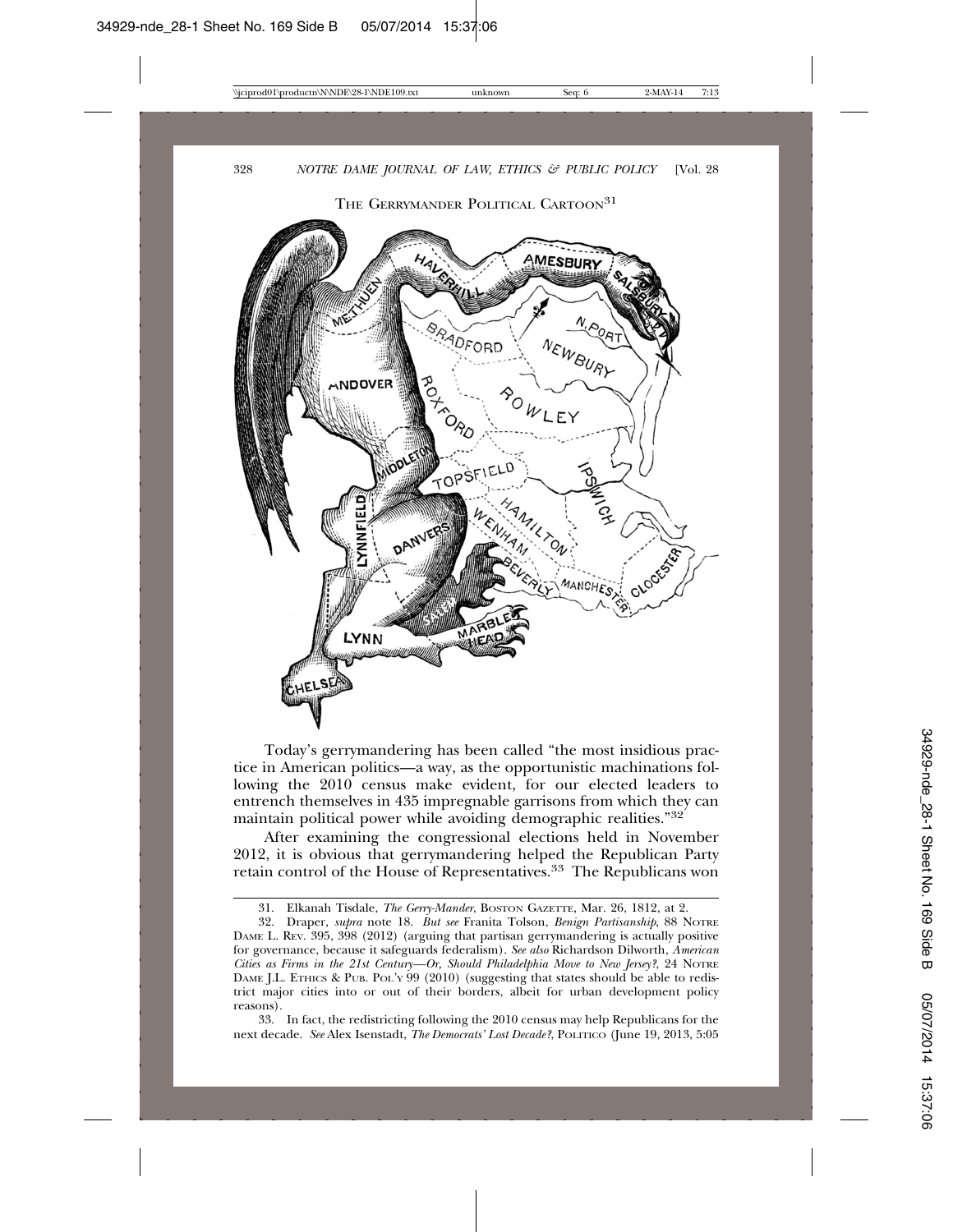a majority of seats in the House of Representatives, winning 233 seats to the Democrats' 192.34 However, Americans, as a whole, cast more votes for Democratic candidates than Republicans—as of counts on November 8, 2012, 53,952,240 votes were cast for Democratic candidates while only 53,402,643 votes were cast for Republican candidates.35 Thus, it can be mathematically deduced that the Democrats elected to Congress won by larger majorities than their Republican counterparts. More than likely, this was due to gerrymandered districts, where Democrats were "packed" into liberal districts in order to reduce the impact that they would have in surrounding districts, and were "cracked" in areas where they had a large stronghold, so as to divide their impact among multiple districts and to prevent them from forming a majority in any single district.<sup>36</sup>

In an interview with the *Pittsburgh Post-Gazette,* Nicholas Goedert, a redistricting expert from Washington University in St. Louis, stated, "The key way a gerrymandering party is able to win more than its share of seats is to pack the opposite partisans into a district where they control a huge amount of the vote and essentially waste their vote."37 He also said that Pennsylvania was "arguably the most distorted map in the country in terms of comparing the vote share and the seats won."38 Pennsylvania's redistricting is a particularly egregious example of partisan gerrymandering, where in November 2012, voters cast 2,701,820 votes for Democrats and 2,626,995 votes for Republicans.39 Yet Pennsylvania's new congressional delegation is not comprised of roughly the same number of Republicans and Democrats—the state is only sending five Democrats to the 113th Congress, while it is sending thirteen Republicans.<sup>40</sup>

35. *Id.*

37. Timothy McNulty, *How Gerrymandering Helped GOP Keep Control of House*, PITT. POST-GAZETTE (Nov. 28, 2012), http://www.post-gazette.com/stories/news/us/how-gerrymandering-helped-gop-keep-control-of-house-663716/.

38. *Id.*

39. LoBosso, *supra* note 34. But, Pennsylvania was not the only state in which the party that won the most votes did not win at least half the seats. *See* Wang, *supra* note 36, at SR1, SR5 (stating that in addition to Pennsylvania, Arizona, Michigan, North Carolina, and Wisconsin were all states in which the party that won a majority of votes failed to win at least half of the delegation's seats).

40. LoBosso, *supra* note 34.

AM), http://www.politico.com/story/2013/06/democrats-lost-decade-house-redistricting-midterms-93018.html.

<sup>34.</sup> Randy LoBosso, *Pennsylvanians and Americans Voted for a Democratic U.S. House— So Why Do Republicans Still Hold Huge Majorities?*, PHILLYNOW (Nov. 8, 2012), http://blogs. philadelphiaweekly.com/phillynow/2012/11/08/pennsylvanians-and-americans-votedfor-a-democratic-u-s-house—so-why-do-republicans-still-hold-huge-majorities/.

<sup>36.</sup> *See* Sam Wang, Op-Ed, *The Great Gerrymander of 2012*, N.Y. TIMES, Feb. 3, 2013, at SR5 (stating, "Gerrymandering is not hard. The core technique is to jam voters likely to favor your opponents into a few throwaway districts where the other side will win lopsided victories, a strategy known as 'packing.' Arrange other boundaries to win close victories, 'cracking' opposition groups into many districts."). *See also* Coll, *supra* note 9, (citing Samuel Wang and arguing that "twenty-six seats out of the thirty-three-seat Republican advantage in the House can be attributed to gerrymandering in states with legislatures controlled by Republicans.").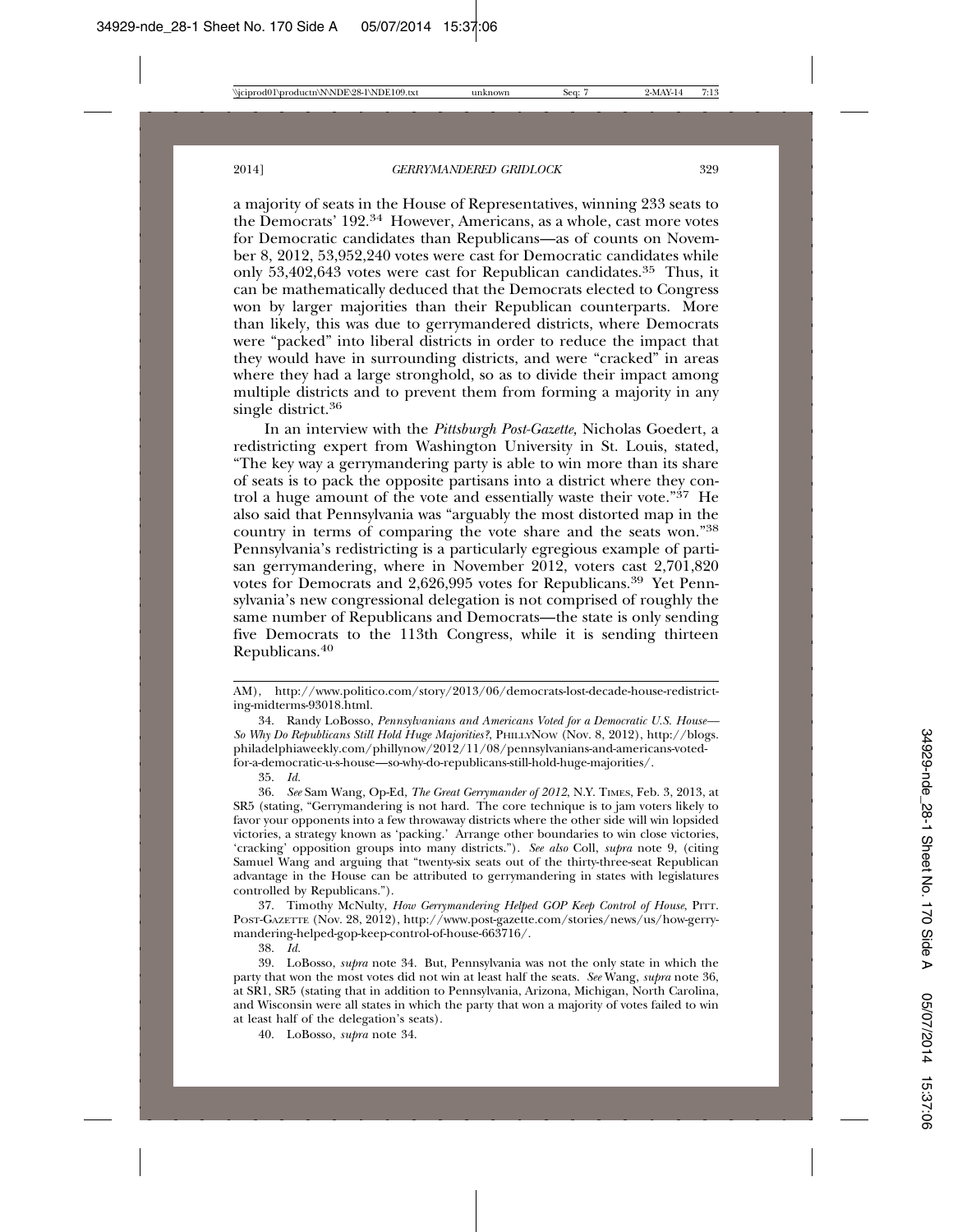Looking at specific examples of how Pennsylvania's gerrymandered congressional districts played out, "Democrat Allyson Schwartz beat Republican Joe Rooney by a tally of 205,287 to 92,415 and Bob Brady beat John Featherman 226,189 to 39,752," while "wouldbe swing districts like the 12th saw Republican Keith Rothfus beat Democrat Mark Critz 51.5 percent to 48.5 percent."41 Furthermore, Democrats "carried both districts in the Philadelphia area — by 85 percent and 89 percent, respectively — and three other districts, by  $77,69$  and 61 percent."42 On the other hand, "[o]f the 13 districts where Republicans prevailed, GOP candidates won seven with less than 60 percent of the vote; in only one district did the Republican candidate's total exceed 65 percent of the votes cast."43

Understanding the realities of gerrymandering, political parties know that having partisan and ideologically friendly districts can help them withstand opposing political forces. Political expenditures corroborate this. The Republican State Leadership Committee, in its REDMAP 2012 Summary Report, essentially patted itself on the back for money it spent in state legislative races in 2010 to ensure that the Republicans would control congressional (and state legislative) redistricting in key states:

Controlling the redistricting process in [states projected to gain or lose Congressional representation] would have the greatest impact on determining how both state legislative and congressional district boundaries would be drawn. Drawing new district lines in states with the most redistricting activity presented the opportunity to solidify conservative policymaking at the state level and maintain a Republican stronghold in the U.S. House of Representatives for the next decade.<sup>44</sup>

The report provided financial amounts spent in various states to support key state legislative races, including \$1.4 million in New York, \$1 million in Pennsylvania, \$1 million in Ohio, and \$1 million in Michigan.45 Simply put, "[t]he \$30 million strategy consist[ed] of two steps for tilting the playing field: take over state legislatures before the decennial Census, then redraw state and Congressional districts to lock in partisan advantages."46

The purpose of this Note is not to pick on Republican gerrymanders. Democrats are guilty of the practice as well (although they were

<sup>41.</sup> *Id.*

<sup>42.</sup> Harold Meyerson, Op-Ed, *GOP's gerrymandered advantages*, WASH. POST (Nov. 13, 2012), http://www.washingtonpost.com/opinions/harold-meyerson-gops-gerrymandered-advantages/2012/11/13/4785e4d6-2d2f-11e2-a99d-5c4203af7b7a\_story.html? hpid=z2.

<sup>43.</sup> *Id.* For a map of the Pennsylvania Congressional districts following the gerrymandering, see *Pennsylvania Congressional Districts*, PENNSYLVANIA REDISTRICTING, http:// www.redistricting.state.pa.us/Resources/GISData/Districts/Congressional/2011/PDF/ 2011-PA-Congressional-Map.pdf (last visited Apr. 7, 2014).

<sup>44.</sup> *REDMAP 2012 Summary Report*, REPUBLICAN STATE LEADERSHIP COMM. (Jan. 4, 2013), http://rslc.com/\_blog/News/post/REDMAP\_2012\_Summary\_Report.

<sup>45.</sup> *Id.*

<sup>46.</sup> Wang, *supra* note 36, at SR1.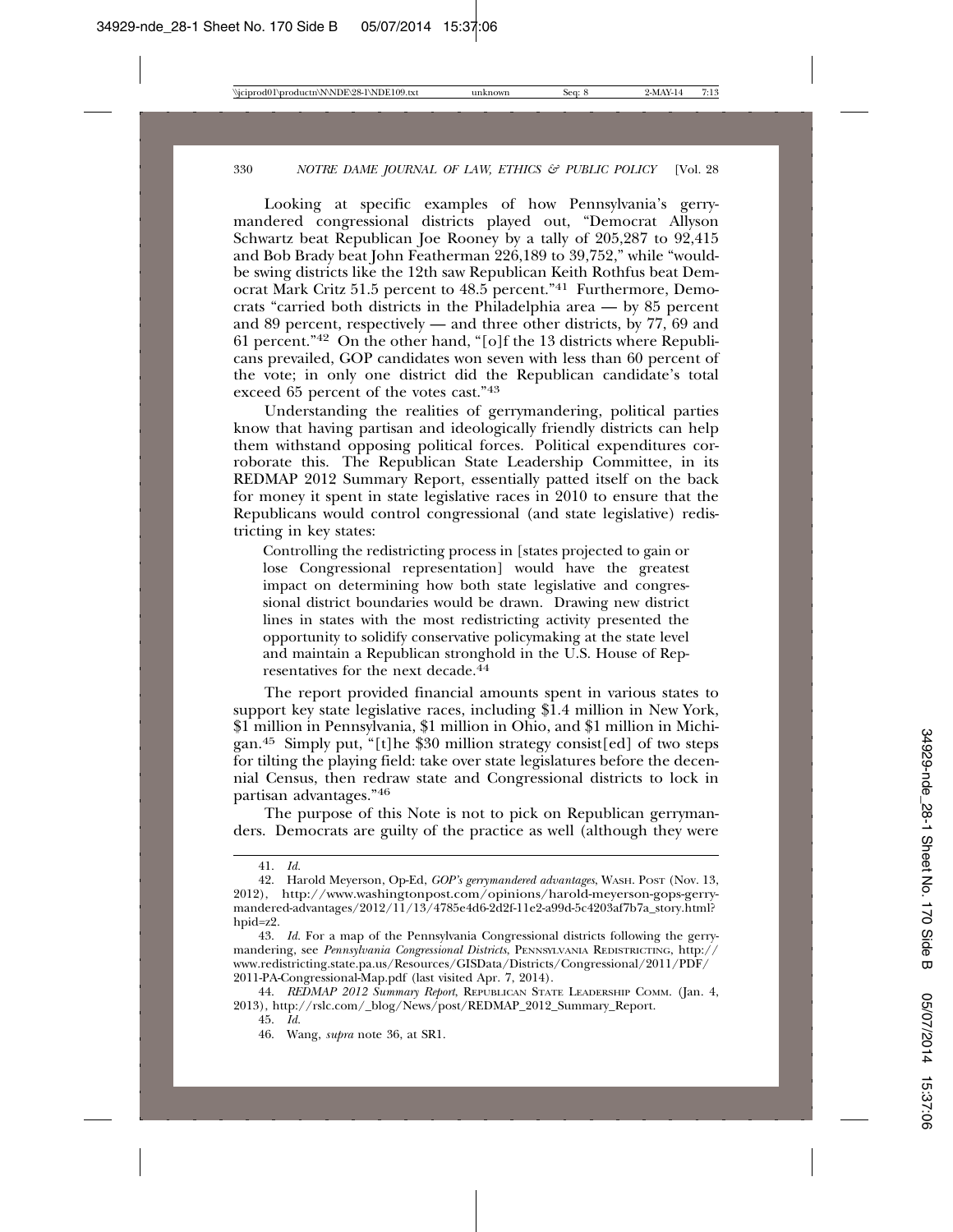not as effective as the Republicans during the cycle following the 2010 census). For instance, after a Democratic-controlled gerrymander in Illinois, the Democrats increased their ranks in their congressional delegation by five members in the last election, for a total of twelve of eighteen seats.47

Historically, it has been common to see a disparity between the national popular vote for congressional candidates and the percentage of seats parties win in the House. "From the end of World War II through 1994, Democrats nationally won a bigger percentage of House seats than their popular-vote total, probably due to the prevalence of old-time Southern Democrats."<sup>48</sup> And then after the Republican Revolution in 1994, in which the Republicans won control of the House for the first time in a generation, "the GOP has outperformed its popular-vote total in the two decades since."49 So, while this type of result may seem normal, "[t]he GOP's nearly 6 percent gap between votes and seats won on Nov. 6 [2012] was the biggest for either party since the Democrats last did it in 1992."50

#### C. *Increased Partisanship and Gridlock*

Looking at the membership of ideological caucuses in the House of Representatives shows how gerrymandering has impacted the makeup of Congress. In the 113th Congress, there are fifteen members of the Congressional Blue Dog Coalition,<sup>51</sup> a caucus comprised of moderate Democrats, while there are seventy-four House members of the more liberal Congressional Progressive Caucus.52 On the Republican side, there are fifty-five House members of the Republican Main Street Partnership,<sup>53</sup> a moderate Republican group, while there are 168 members of the Republican Study Committee,54 which is comprised of the most conservative members of the Republican caucus. This shows that the more ideological wings of the Democratic and Republican parties outweigh the moderates. This can be attributed to gerrymandering. Of

48. McNulty, *supra* note 37.

49. *Id.*

50. *Id.* (citing data from the University of Virginia Center for Politics).

<sup>47.</sup> Meyerson, *supra* note 42. However, while the Democrats did increase their representation in Illinois, Meyerson points out that this more closely resembles the political leanings of the state, which voted for President Obama by a sixteen-point margin. *Id.* For additional examples of partisan gerrymandering in other states, see Chris Christoff & Greg Giroux, *Republicans Foil What Majority Wants by Gerrymandering*, BLOOMBERG (Mar. 18, 2013, 12:00 AM), http://www.bloomberg.com/news/2013-03-18/republicans-foil-whatmost-u-s-wants-with-gerrymandering.html (discussing examples of partisan gerrymandering in Michigan and Ohio).

<sup>51.</sup> *Blue Dog Membership*, BLUE DOG COALITION, bluedogdems.ngpvanhost.com/content/blue-dog-membership-1 (last visited Apr. 8, 2014).

<sup>52.</sup> *What is CPC?*, CONGRESSIONAL PROGRESSIVE CAUCUS, cpc.grijalva.house.gov/caucus-members/ (last visited Apr. 8, 2014).

<sup>53.</sup> *RMSP Members*, REPUBLICAN MAIN STREET PARTNERSHIP, www.republicanmainstreet.org/members/ (last visited Apr. 8, 2014).

<sup>54.</sup> *RSC Member List*, RSC, http://rsc.scalise.house.gov/aboutrsc/members (last visited Apr. 8, 2014).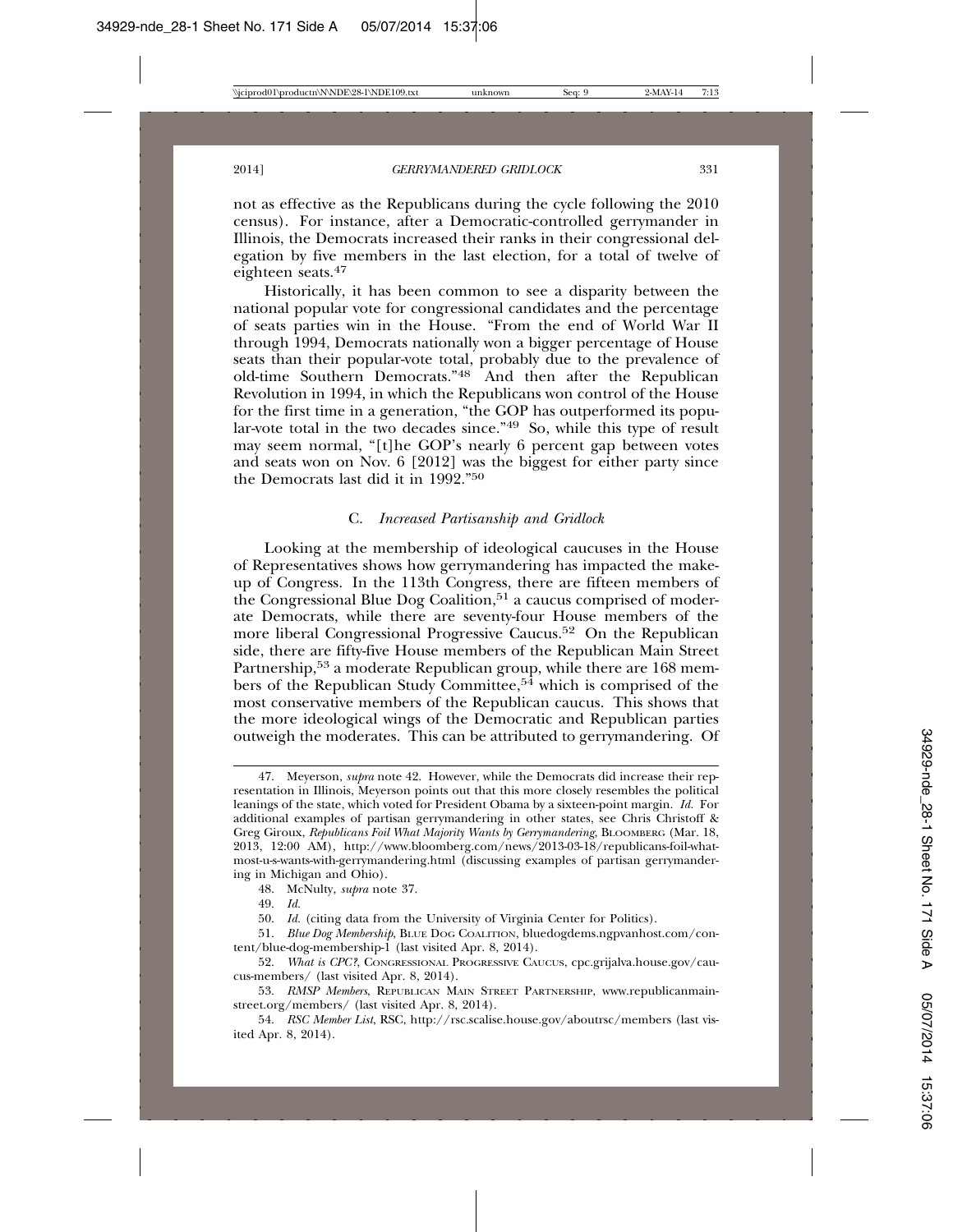course, with more ideologically members of the House, compromise is rare and the legislative process is increasingly gridlocked.

It is important to note that the increased number of ideological members of the House of Representatives is not due to an increasingly partisan electorate. In fact, today's electorate is actually less partisan than in the past. According to a study by the Pew Research Center for People and the Press, in 2012, thirty-eight percent of the electorate considered themselves independent, thirty-two percent identified with the Democratic Party, and twenty-four percent identified with the Republican Party. This is in contrast to most years since 1939 where more people identified with the Democratic Party or with both major parties than as independents.55

Nate Silver has observed that by not compromising with opponents, "individual members of Congress are responding fairly rationally to their incentives. *Most* members of the House now come from hyperpartisan districts where they face essentially no threat of losing their seat to the other party. Instead, primary challenges, especially for Republicans, may be the more serious risk."56 This is true, especially given that

[o]ne of the firmest conclusions of academic research into the behavior of Congress is that what motivates members first and foremost is winning elections. If individual members of Congress have little chance of losing their seats if they fail to compromise, there should be little reason to expect them to do so." $5^7$ 

But, the effects are not limited to electoral politics. In acting to protect themselves from ideological primary challenges, they vote for policy "that voters in more competitive districts would not long countenance."58 And the gridlock could also lead to shutting down the federal government.<sup>59</sup>

Common Cause has argued that, in addition to facilitating congressional gridlock, "gerrymandering contributes to alienation by reducing the impact that voters can have on elections; weakens incentives for legislators to satisfy constituents; and weakens political parties by

59. Coll, *supra* note 9.

<sup>55.</sup> *Trend in Party Identification 1939 – 2012*, PEW RESEARCH CENTER FOR THE PEOPLE & THE PRESS (June 1, 2012), http://www.people-press.org/2012/06/01/trend-in-partyidentification-1939-2012/.

<sup>56.</sup> Silver, *supra* note 4.

<sup>57.</sup> *Id. See also* Shannon McGovern, *Who is to Blame for Washington Gridlock?*, U.S. NEWS & WORLD REPORT (Aug. 23, 2012), http://www.usnews.com/opinion/articles/ 2012/08/23/who-is-to-blame-for-washington-gridlock.

<sup>58.</sup> Coll, *supra* note 9. *But see* Nolan McCarty et al., *Does Gerrymandering Cause Polarization?*, 53 AM. J. POL. SCI. 666 (2009) (presenting an empirical argument that partisan gerrymandering is not the cause of increased partisan gridlock and that it can be attributed to other factors) and Jamelle Bouie, *Don't Blame Gerrymandering*, AM. PROSPECT (Nov. 21, 2011), http://prospect.org/article/dont-blame-gerrymandering (arguing that "there isn't much evidence for the claim that partisan gerrymandering is responsible for heightened polarization" and that "[t]he increase in polarization among lawmakers has more to do with changes in political parties, party leadership, and issue priorities than it does gerrymandering.").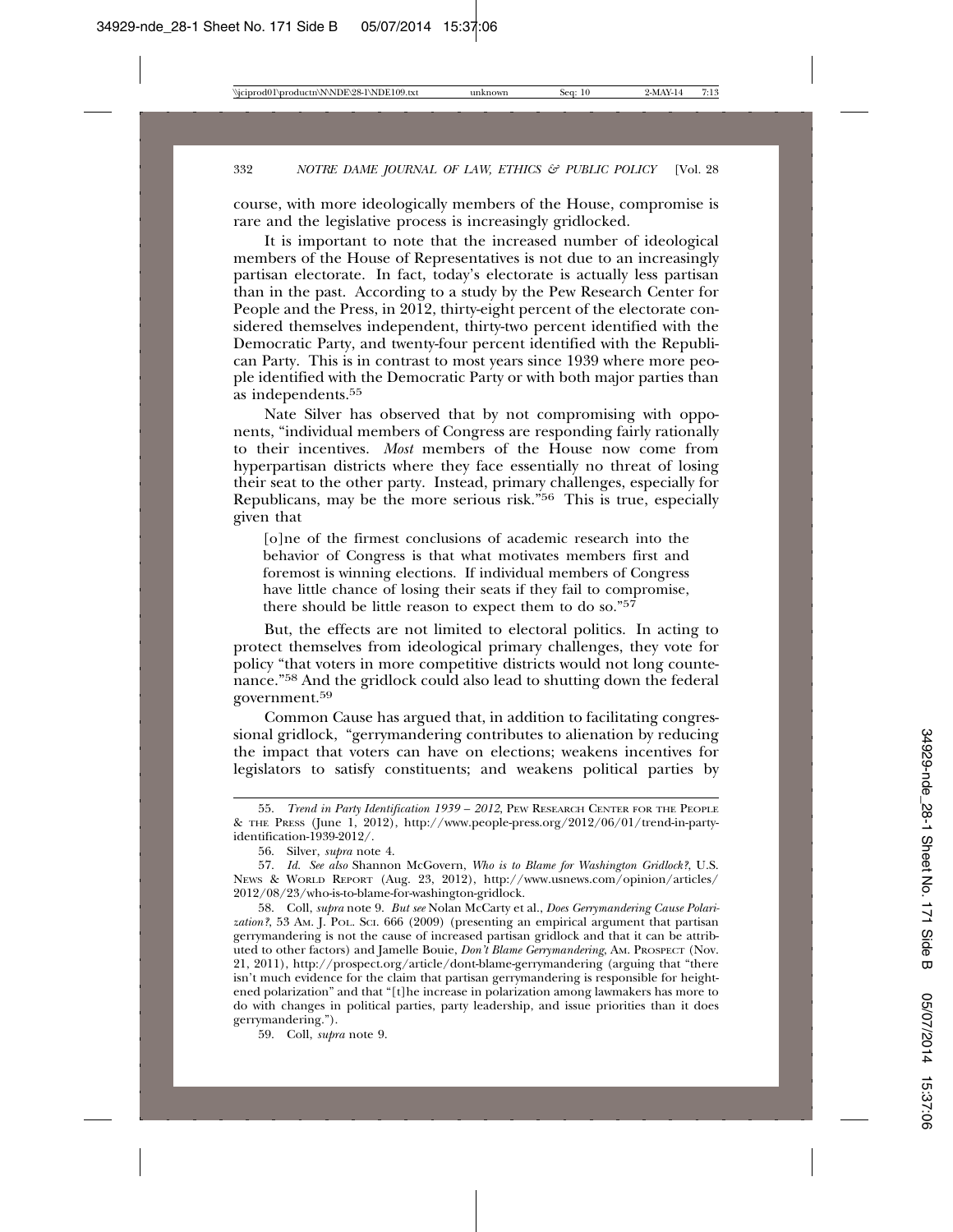allowing them to field less qualified candidates."60 These effects could also be additional causes of gridlock in Congress.

# D. *The Influence of Technology on Gerrymandering*

Recent technological advances have allowed gerrymandering to become more precise. But, the precision is really just a more accurate version of what has been going on for decades. "Both parties rely on sophisticated computer programs . . . . "61 The software is essentially doing what mapmakers have always done—crack or pack—with more efficiency.<sup>62</sup>

Specifically, new "[t]echnological developments have enabled mapmakers to augment their knowledge of the state's political environment with (1) precinct-level data about the electorate and (2) computer programs that can generate maps custom-fitted to meet any group's needs."63 New software "has vastly increased the speed with which mapmakers can generate plans and calculate the effects of any changes to a plan."64 They can also take voting trends into consideration. For instance, "[t]he state lawmakers can build databases with detailed voter registration figures, election results and population data to project campaign outcomes and demographic trends."65

However, "computers are only a tool, not an end in themselves. They may expand the set of possible redistricting plans, but that does not mean that those in charge have to choose any particular one. The real choices are made by those drawing the districts . . . ."66

#### E. *The Supreme Court's Interpretation of Partisan Redistricting*

1. Early Cases

While Congress has continued to legislate on redistricting and has established some parameters, the Supreme Court has also weighed in on the subject. In 1975, it ruled that "reapportionment is primarily the duty and responsibility of the State through its legislature or other body . . . ."67 However, in 1986, in *Davis v. Bandemer*, 68 "the Supreme Court ruled that partisan gerrymanders were justiciable,"69 bringing

65. Christoff & Giroux, *supra* note 47.

- 67. Chapman v. Meier, 420 U.S. 1, 27 (1975).
- 68. 478 U.S. 109 (1986).

<sup>60.</sup> JEREMY BUCHMAN, DRAWING LINES IN QUICKSAND: COURTS, LEGISLATURES, & REDISTRICTING 194 (2003).

<sup>61.</sup> Michael Cooper, *How to Tilt an Election Through Redistricting*, N.Y. TIMES (Sep. 25, 2010), http://www.nytimes.com/interactive/2010/09/26/weekinreview/26marsh.html.

<sup>62.</sup> *See id.*

<sup>63.</sup> BUCHMAN, *supra* note 60, at 118.

<sup>64.</sup> *Id.* at 186.

<sup>66.</sup> Micah Altman et. al., *Pushbutton Gerrymanders? How Computing Has Changed Redistricting*, *in* PARTY LINES: COMPETITION, PARTISANSHIP, AND CONGRESSIONAL REDISTRICT-ING 51, 63 (Thomas E. Mann & Bruce E. Cain eds., 2005).

<sup>69.</sup> MARK E. RUSH, DOES REDISTRICTING MAKE A DIFFERENCE?: PARTISAN REPRESENTA-TION AND ELECTORAL BEHAVIOR 11 (1993).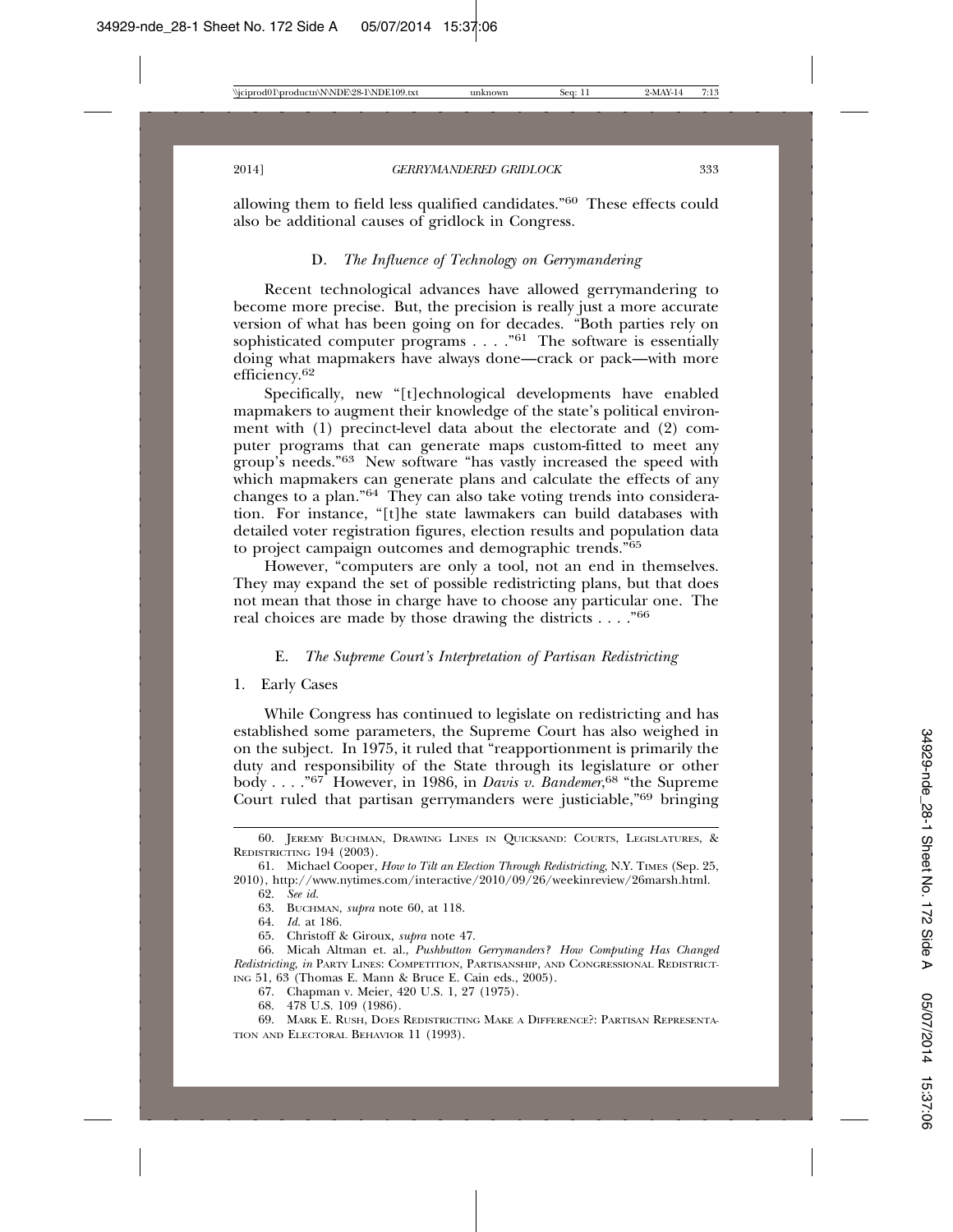upon itself a "reapportionment revolution."70 Justice White, writing for the majority and establishing the justiciability of partisan gerrymanders, wrote,

Disposition of the case does not involve this Court in a matter more properly decided by a coequal branch of the Government. There is no risk of foreign or domestic disturbance. Nor is this Court persuaded that there are no judicially discernible and manageable standards by which political gerrymandering cases are to be decided.71

2. Recent Cases

While the Court tried to clarify the justiciability issue in *Bandemer*, a plurality sought to overrule that justiciability ruling in *Veith v. Jubelirer*. 72 Writing for the plurality and acknowledging *Bandemer*'s unworkable standard, Justice Scalia wrote,

Eighteen years of judicial effort with virtually nothing to show for it justify us in revisiting the question whether the standard promised by *Bandemer* exists. As the following discussion reveals, no judicially discernible and manageable standards for adjudicating political gerrymandering claims have emerged. Lacking them, we must conclude that political gerrymandering claims are nonjusticiable and that *Bandemer* was wrongly decided.73

However, although concurring in the judgment, Justice Kennedy disagreed, saying that there are potential cases in which partisan gerrymanders could have a negative impact on constitutional rights. Ultimately, he concurred with the plurality's result, but not with the justiciability issue. He said, "If workable standards [on political gerrymanders] do emerge to measure these burdens, however, courts should be prepared to order relief."74 Therefore, it is still possible for the Supreme Court, and other federal courts, to hear complaints regarding political gerrymanders. Nevertheless, the standard by which a court will hear such a complaint is still not clear.

- 3. The Roberts Court's Jurisprudence on Redistricting
- *a.* League of United Latin American Citizens v. Perry75

After the 2002 elections, Republicans in Texas gained control of the state house for the first time in 130 years.76 Following his party's

<sup>70.</sup> *Id.* Rush argues that this was actually the "second reapportionment revolution," with the first "erupt[ing] in the early 1960s, when the Court first chose to hear reapportionment cases, previously avoided because they involved political questions." *Id.*

<sup>71.</sup> *Davis*, 478 U.S. at 110.

<sup>72. 541</sup> U.S. 267 (2004).

<sup>73.</sup> *Id.* at 281.

<sup>74.</sup> *Id.* at 317 (Kennedy, J., concurring).

<sup>75. 548</sup> U.S. 399 (2006).

<sup>76.</sup> *Overview and History*, REPUBLICAN PARTY OF TEX., http://www.texasgop.org/overview-and-history (last visited Apr. 8, 2014). Democrats were able to hold on to control of Texas and other southern states following the collapse of the "Solid South" because of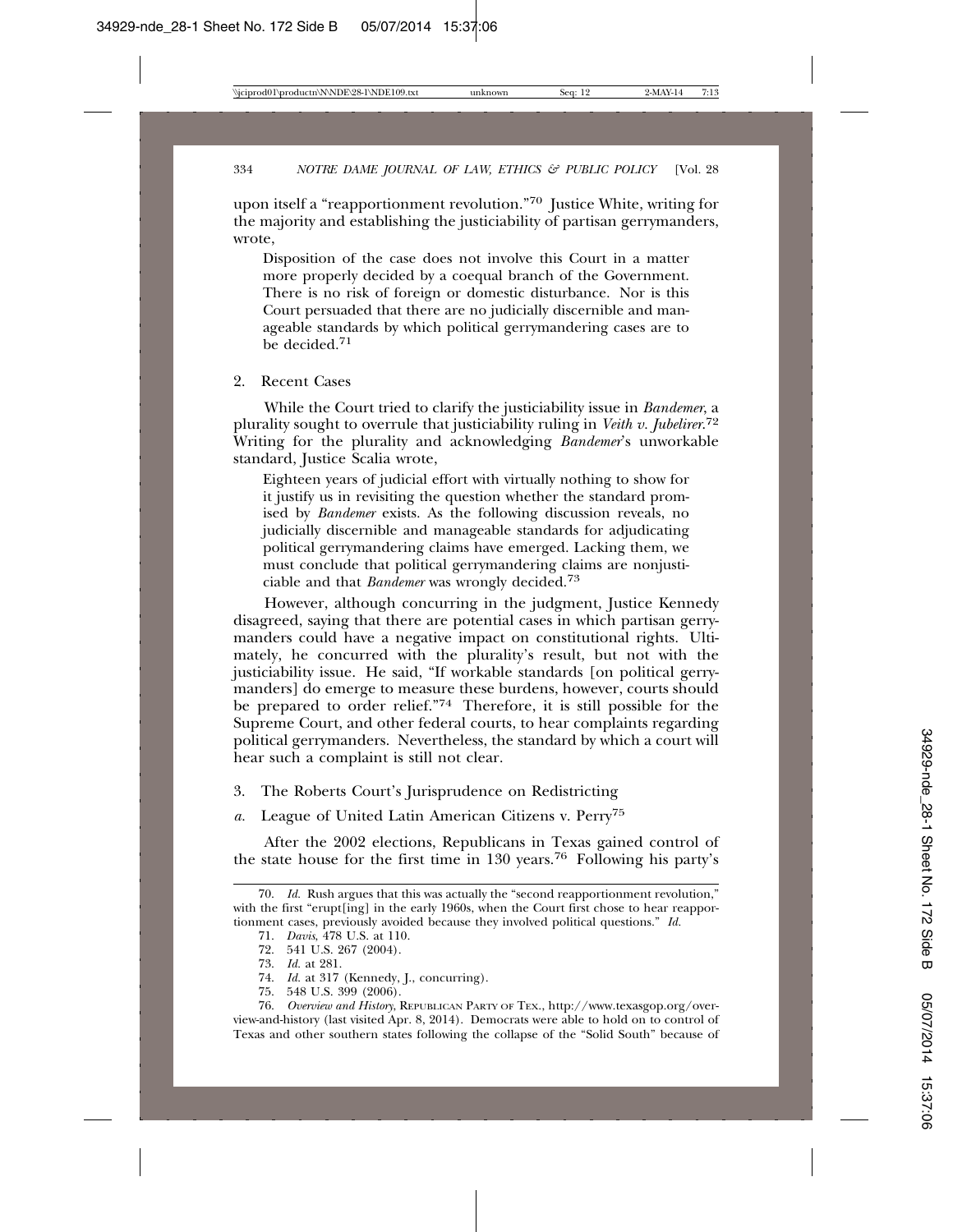#### 2014] *GERRYMANDERED GRIDLOCK* 335

electoral gains, Republican Tom DeLay, then Majority Leader in the House of Representatives, encouraged the state party to pass "legislation . . . to redraw the Congressional map in [the Republicans'] favor."77 While it was unusual for a state to redistrict congressional lines in the middle of a decade, the legislation received national attention when the state house's Democrats, in a failing effort, fled the state in order to not allow a quorum.78 It was also evident that the legislation would have ramifications beyond Texas, given that it would ultimately help the Republicans keep control of the House of Representatives.<sup>79</sup>

This gerrymandering was immediately criticized. The *New York Times* editorial board stated, "Texas' Congressional district lines threw aside the longstanding tradition that new lines are drawn only every 10 years, after the census. The purpose of this heavy-handed line-drawing was purely to increase the number of Republican districts. It worked."80 There were also charges of illegal minority voter voice dilution.<sup>81</sup>

Various plaintiffs brought suit against Rick Perry, the Republican Governor of Texas, who had signed the redistricting bill into law. Such plaintiffs included the League of United Latin American Citizens, an organization that "advances the economic condition, educational attainment, political influence, health and civil rights of Hispanic Americans through community-based programs;"82 Travis County, Texas (the home of Austin); the American GI Forum of Texas, an organization that "is dedicated to addressing problems of discrimination and inequities endured by Hispanic veterans;"83 and various other citizens groups. The plaintiffs argued that:

the new [redistricting legislation was] an unconstitutional partisan gerrymander and that the redistricting statewide [violated] § 2 of the Voting Rights Act of 1965, 79 Stat. 437, as amended, 42 U.S.C. § 1973. [The plaintiffs] also [contended] that the use of race and politics in drawing lines of specific districts [violated] the First

gerrymandering. Similarly, Republicans won control of the state legislatures in Alabama and North Carolina for first time since Reconstruction in 2010. Draper, *supra* note 18. For further illustration, in 1990 Republicans did not control any chambers in any southern state legislature. Karen Hansen, *A GOP Wave Washed Over State Legislatures on Election Day, Red Tide: December 2010*, NCSL: NATIONAL CONFERENCE OF STATE LEGISLATURES, http:/ /www.ncsl.org/legislatures-elections/elections/red-tide.aspx (last visited Apr. 8, 2014).

77. David Barboza & Carl Hulse, *Texas' Republicans Fume; Democrats Remain AWOL*, N.Y. TIMES, May 14, 2003, at A17.

78. Philip Shenon, *Texas Legislative Dispute Goes National*, N.Y. TIMES, May 16, 2003, at A18.

79. *Id*. For a map of Texas's congressional districts for the 2002 elections, see *Texas Congressional Districts 2002 Elections*, TEX. LEGISLATIVE COUNCIL, http://www.tlc.state.tx.us/ redist/pdf/congress\_historical/c\_2002.pdf (last visited Apr. 7, 2014). For a map of Texas's congressional districts for the 2004 elections, see *Texas Congressional Districts 2004 Elections and 2006 Primaries*, TEX. LEGISLATIVE COUNCIL, http://www.tlc.state.tx.us/redist/ pdf/congress\_historical/c\_2004\_2006.pdf (last visited Apr. 7, 2014).

80. *Redistricting Tom DeLay*, Editorial, N.Y. TIMES, Dec. 14, 2005, at A34.

81. *Id.*

82. *About Us*, LEAGUE OF UNITED LATIN AM. CITIZENS*,* http://lulac.org/about/ (last visited Apr. 8, 2014).

83. *About the American GI Forum*, AM. GI FORUM OF TEX., http://www.agiftx.org/ index.php?page=about.the.gi.forum (last visited Apr. 8, 2014).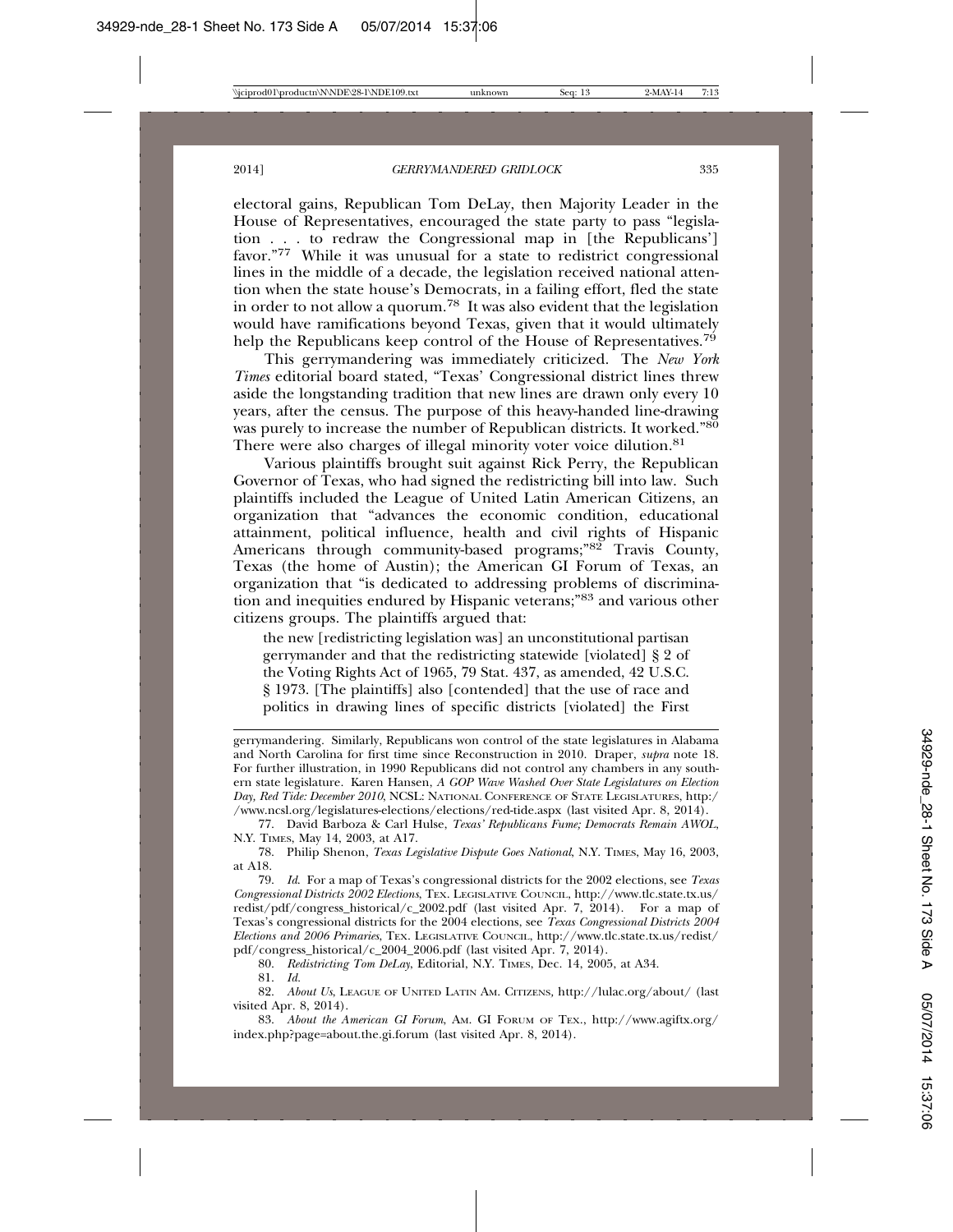Amendment and the Equal Protection Clause of the Fourteenth Amendment<sup>"84</sup>

The lawsuit gave the Supreme Court the opportunity to expand or to clarify its jurisprudence on the justiciability of challenges to partisan gerrymanders. Though now, the Court had a different make-up than during its previous decisions. John Roberts had just been named Chief Justice the year prior, and Samuel Alito had also been named to the Court.

Ultimately, the Court did "not revisit the justiciability holding [in *Veith*] but [proceeded] to examine whether appellants' claims offer[ed] the Court a manageable, reliable measure of fairness for determining whether a partisan gerrymander violates the Constitution."85 The Court reaffirmed its standard from *Veith*, saying that in order to successfully challenge an overtly-partisan and unconstitutional gerrymander, "a successful claim . . . must do what appellants' sole-motivation theory explicitly disavows: show a burden, as measured by a reliable standard, on the complainants' representational rights."86

In terms of partisan gerrymandering, the Roberts Court has left state legislatures (and potential plaintiffs) with the status quo—essentially, that a justiciable claim of unconstitutional partisan gerrymandering theoretically exists, albeit difficult to define. However, the Court did point out that even with Texas's legislature "decid[ing] to redistrict with the sole purpose of achieving a Republican congressional majority . . . partisan aims did not guide every line it drew."87 So, perhaps in order for redistricting to be unconstitutional, every line drawn would have to be motived by partisanship.

Nevertheless, the Court did find that other aspects of the mid-decade gerrymander were unconstitutional, but this was because Texas had violated aspects of the Voting Rights Act.88 With a different majority than the majority ruling on the partisan-gerrymander issue, the Court ruled that changes to a particular district "violated Section 2 of the Voting Rights Act because it diluted the voting power of Latinos."89 Consequently, after court orders, Texas adopted a new plan redrawing five congressional districts including the district in question.90

<sup>84.</sup> League of United Latin Am. Citizens v. Perry, 548 U.S. 399, 409 (2006).

<sup>85.</sup> *Id.* at 414.

<sup>86.</sup> *Id.* at 418.

<sup>87.</sup> *Id.* at 417.

<sup>88.</sup> L. PAIGE WHITAKER, CONG. RESEARCH SERV., R42482, CONGRESSIONAL REDISTRICT-ING AND THE VOTING RIGHTS ACT: A LEGAL OVERVIEW 4 (2012).

<sup>89.</sup> L. PAIGE WHITAKER, CONG. RESEARCH SERV., RS22479, CONGRESSIONAL REDIS-TRICTING: A LEGAL ANALYSIS OF THE SUPREME COURT RULING IN *League of United Latin American Citizens v. Perry* 6 (2008).

<sup>90.</sup> *Id.* For a map of Texas's congressional districts following changes made from *LULAC*, see *TEXAS U.S. Congressional Districts Court-Ordered Districts LULAC v. Perry PLAN 01438C*, TEXAS LEGISLATIVE COUNCIL, www.tlc.state.tx.us/redist/pdf/chronology\_plans/ PLAN1438C.pdf (last visited Apr. 7, 2014).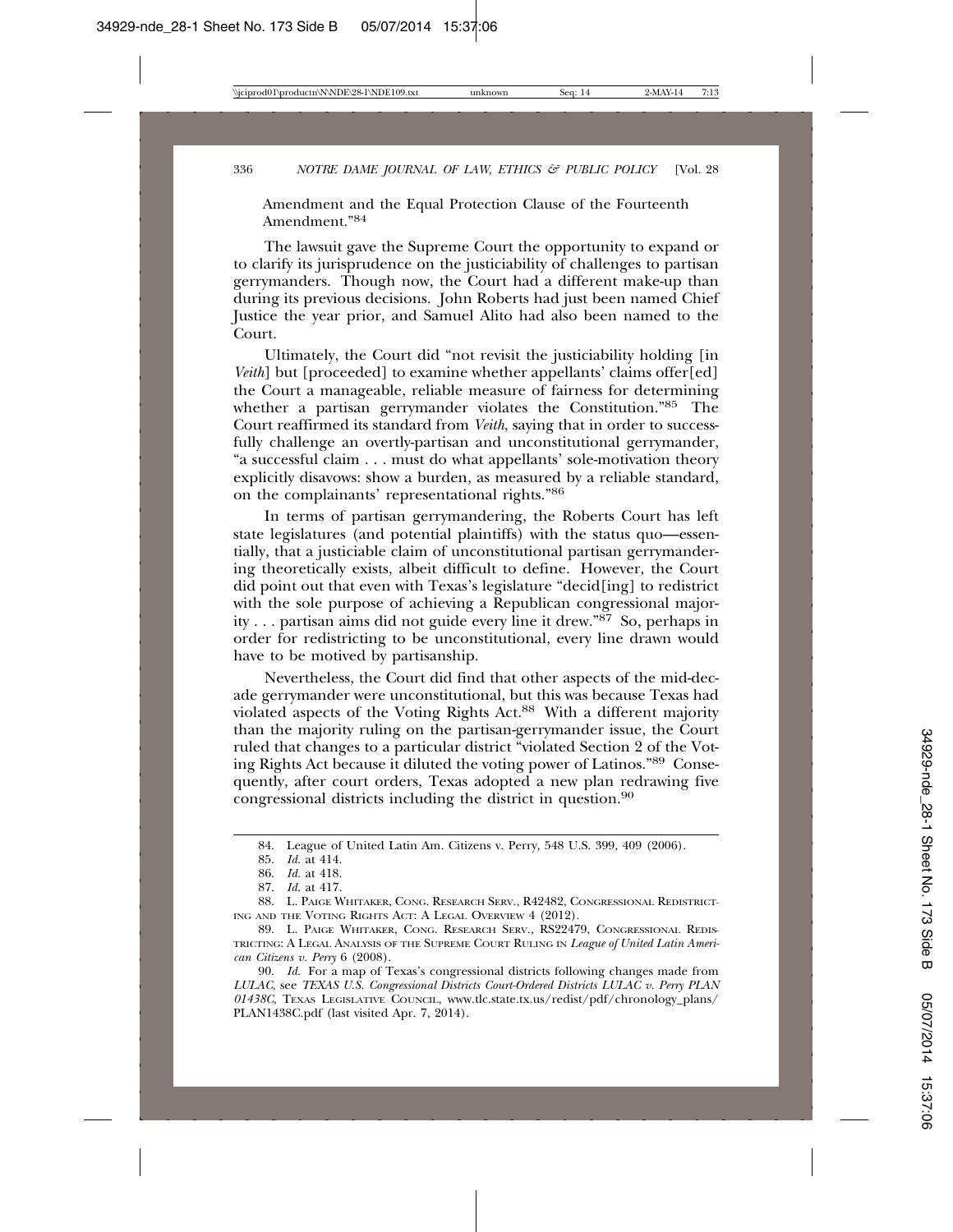# *b.* Perry v. Perez<sup>91</sup>

Following the most recent round of redistricting after the 2010 census, additional litigation presented the Court another opportunity to either expand or clarify its previous rulings regarding partisan gerrymandering. Once again in Texas, various plaintiffs sued Governor Rick Perry, alleging that the state's most recent gerrymander "violate[d] the United States Constitution and § 2 of the Voting Rights Act."92

At the time, "Texas [was] a 'covered jurisdiction' under Section 5 of the Voting Rights Act of 1965."93 Essentially, covered jurisdictions were required to receive federal "preclearance" for their maps before they become law.94 To do this, states had to demonstrate that a "proposed change 'neither has the purpose nor will have the effect of denying or abridging the right to vote on account of race or color.'"95

Since then, however, *Shelby County v. Holder*<sup>96</sup> effectively neutered the preclearance requirement. The Supreme Court held Section 4 of the Voting Rights Act, the section of the Act which contained the coverage formula, to be unconstitutional.97 Thus, although Section 5 was not struck down, "it will have no actual effect unless and until Congress can enact a new statute to determine who should be covered by it."98

Nevertheless, because Texas was not going to meet its preclearance obligation before an upcoming primary election, a district court imposed a new map to avoid having an election without a pre-cleared map. This was also because Texas's "old district lines could not be used, because population growth had rendered them inconsistent with the Constitution's one-person, one-vote requirement."99

In a *per curiam* decision, the Supreme Court provided guidelines for district courts on how to best draw maps when the necessary situation arose, but in terms of general redistricting policy, it largely confirmed its previous jurisprudence. For instance, the Court reaffirmed that "[r]edistricting is 'primarily the duty and responsibility of the State.'"100 It also gave a specific example, saying that the district court should have followed Texas's example in splitting precincts in order to come as close as possible to Texas's map,<sup>101</sup> thus implying that courts should be as deferential as possible to state redistricting law.

94. *See id.*

- 95. *Id.* at 940 (citing 42 U.S.C. § 1973c(a) (2012)).
- 96. 133 S. Ct. 2612 (2013).

- 100. *Id.* (quoting Chapman v. Meier, 420 U.S. 1, 27 (1975)).
- 101. *Id.* at 943.

<sup>91. 132</sup> S. Ct. 934 (2012).

<sup>92.</sup> *Id.* at 940. For a general discussion of the political effects of race-conscious redistricting, see Stephen Wolf, Note, *Race Ipsa: Vote Dilution, Racial Gerrymandering, and the Presumption of Racial Discrimination*, 11 NOTRE DAME J.L. ETHICS & PUB. POL'Y 225 (1997).

<sup>93.</sup> *Perry*, 134 S. Ct. at 939.

<sup>97.</sup> *Id.* at 2616.

<sup>98.</sup> Amy Howe, *Details on* Shelby County v. Holder*: In Plain English*, SCOTUSBLOG, (June 25, 2013, 11:03 AM), http://www.scotusblog.com/2013/06/details-on-shelbycounty-v-holder-in-plain-english.

<sup>99.</sup> Perry v. Perez, 132 S. Ct. 934, 940 (2012).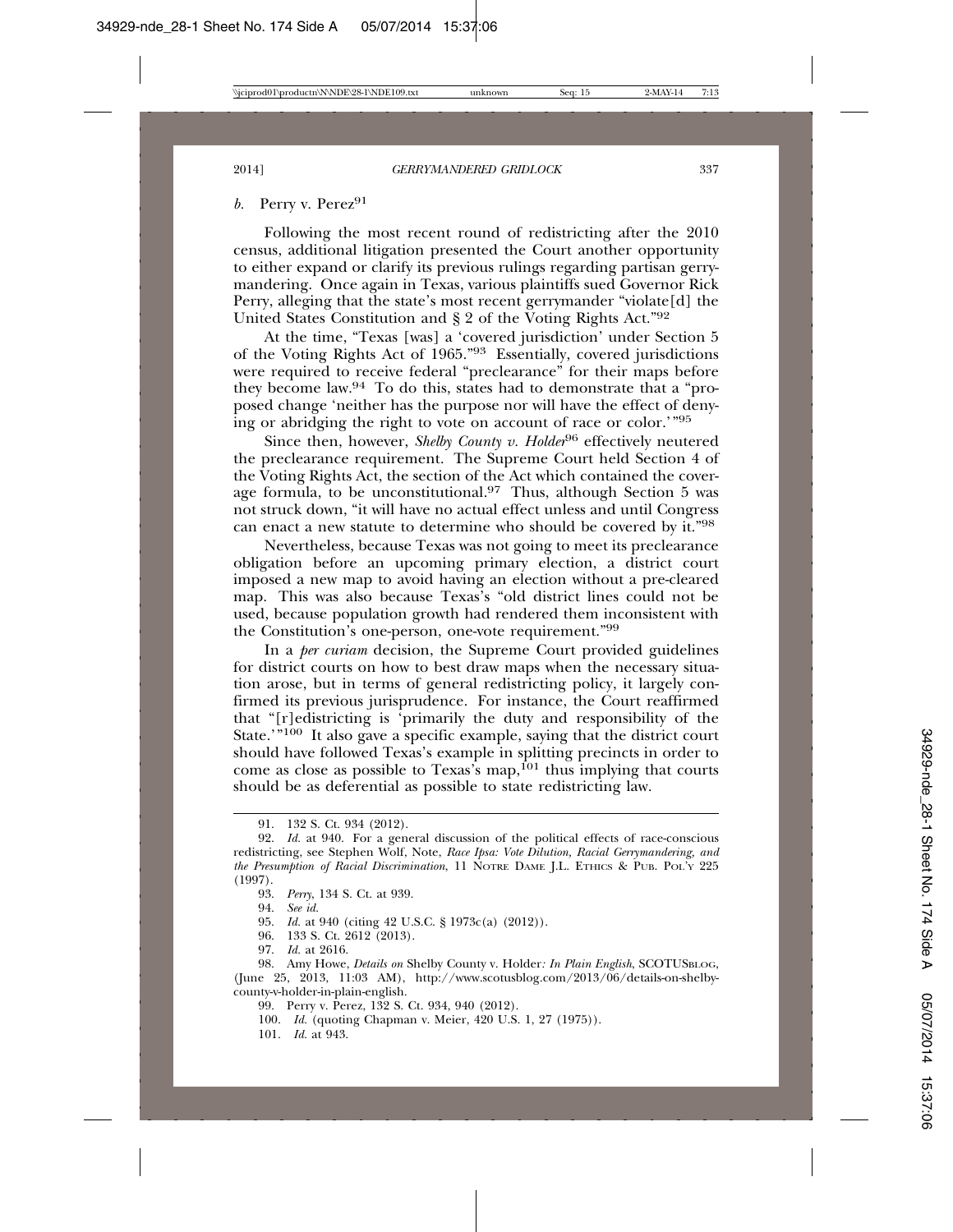In summation, the case did not clarify the vagueness that surrounded gerrymandering. It is still not clear what could be considered an unconstitutional partisan gerrymander.102 But what we are left with is that, at this point, both Congress and the Supreme Court have been highly deferential to the states to determine their own redistricting policy.

#### II. ARGUMENT

In light of the Supreme Court's jurisprudence on redistricting, and when coupled with Congress's historical silence on specifics, there needs to be further guidance for state legislatures on how to redraw legislative maps without the negative partisan consequences. If the Supreme Court will not supply that guidance, it is critical that Congress, the state legislatures, or both, provide it.

If increased guidance is not provided, state legislatures will continue to maximize partisan gain through redistricting. This will further increase partisanship in Congress, resulting in higher levels of polarization and even more gridlock. Simply put, this is bad for public policy and harmful to the United States.

#### III. DISCUSSION

Gerrymandering is a "political disaster"103 because of the effects that it has on the political system, on voters, on public policy and government services, and on public officials.

#### A. *Practical Consequences*

Given that there has not been much guidance from the Supreme Court, state legislatures have free reign to draw districts, as long as they comply with minimal federal restrictions. As previously mentioned,<sup>104</sup> states must draw contiguous districts of roughly equal population, and they must respond to changes in the population following each decadal census. They may even make gerrymandering a more frequent occurrence.

Specifically, after the Supreme Court's ruling in *League of United Latin American Citizens*, "commentators have observed other states may dispense with the tradition of redrawing congressional districts only once per decade following the decennial census, and instead, redistrict following a change in political control of the state government."105

<sup>102.</sup> For additional information on the muddled state of partisan gerrymandering case law, see Michael S. Kang, *When Courts Won't Make Law: Partisan Gerrymandering and a* Structural Approach to the Law of Democracy, 68 OHIO ST. L.J. 1097 (2007).

<sup>103.</sup> AMY, *supra* note 3, at 59.

<sup>104.</sup> *See supra* Part I (discussing federal laws requiring states to comply with various standards when redrawing maps).

<sup>105.</sup> WHITAKER, *supra* note 88, at 6. The report, however, also noted that "there does not appear to be any urgency on the part of state legislatures to [redistrict more than once per decade]." *Id.*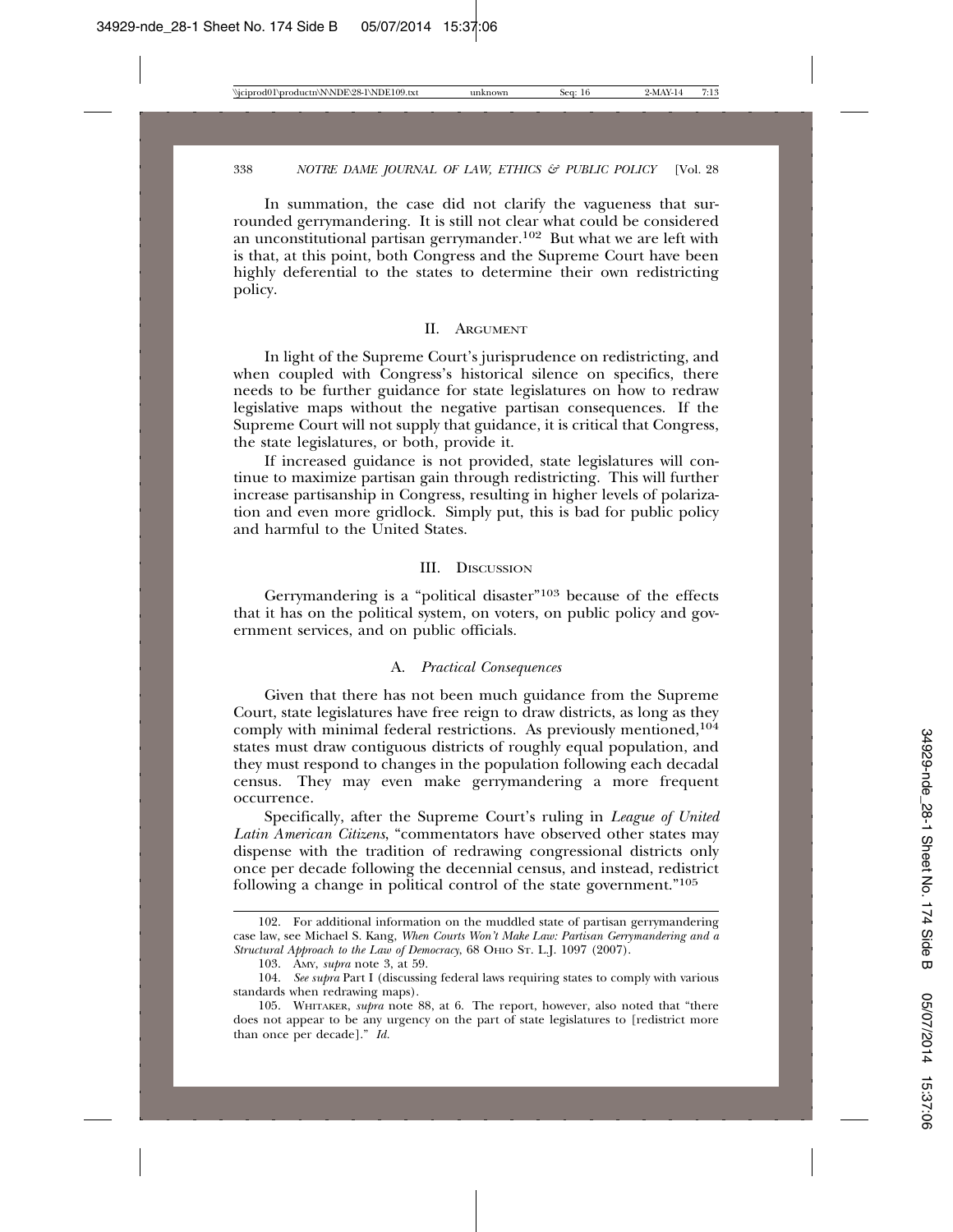Gerrymandering also causes districts to not have rational shapes. Many are often weirdly shaped, sometimes with no logical boundaries.106 This can create confusion for constituents and voters, who may not know which district they live in.

#### B. *Impact on Partisanship*

As already mentioned, gerrymandering creates more partisan districts and thus facilitates the election of more partisan representatives.107 Speaking about what is wrong in Washington on *Meet the Press*, Tom Brokaw said,

The fact is the system is rigged. Seventy-five percent of the congressmen come from gerrymandered districts in which they're bulletproof. They only play to one constituency. There are no swing states. They don't go home and have to prove their case, because they've got a choir back home. And that's a huge part of the problem here.108

Nate Silver estimated that out of the 435 seats of the House of Representatives, only thirty-five are swing districts.109 Similarly, in its final "race ratings" before the November 2012 election, the Cook Political Report listed only twenty-nine toss-up races in the entire House.<sup>110</sup> Likewise, the *New York Times* listed twenty-five seats as toss-ups,<sup>111</sup> *Roll Call* listed twenty-eight,<sup>112</sup> and the Rothenberg Political Report listed eighteen as pure toss-ups.113

As a consequence, the only time many incumbents will face a real possibility of losing an election is when they are challenged in a primary.<sup>114</sup> This increases the likelihood that incumbents representing non-competitive districts will pander to the ideologically extremes of their parties, which will generate further extremism in Congress as a whole.

107. *See supra* Part I.C, *Increased Partisanship and Gridlock*.

108. Tom Brokaw, *The System is Rigged*, MEET THE PRESS, *video available at* http:// www.politico.com/blogs/politico-live/2012/12/brokaw-the-system-is-rigged-152993.html.

109. *See* Silver, *supra* note 4.

110. *2012 House Race Ratings for November 5, 2012*, THE COOK POLITICAL REPORT (Nov. 5, 2012), http://cookpolitical.com/house/charts/race-ratings/5105.

112. *Race Ratings for 2012 House Elections*, ROLL CALL, http://www.rollcall.com/ politics/race-ratings-chart-2012-house-elections.html (last visited Apr. 8, 2014).

114. So, a Democrat may be challenged from the liberal wing of the party while a Republican may be challenged from the conservative wing of the party.

<sup>106.</sup> *See* Zombie, *The Top Ten Most Gerrymandered Congressional Districts in the United States*, PJ MEDIA (Nov. 11, 2010, 1:30 PM), http://pjmedia.com/zombie/2010/11/11/ the-top-ten-most-gerrymandered-congressional-districts-in-the-united-states/?singlepage= true. For a historical perspective on the shape of Congressional districts, see KENNETH C. MARTIS, THE HISTORIAL ATLAS OF POLITICAL PARTIES IN THE UNITED STATES CONGRESS 1789- 1989 (1989) (detailing various maps that show the Congressional districts in each of the Congresses between 1789 and 1989).

<sup>111.</sup> Jennifer Steinhauer et al., *House Race Ratings*, included in *Election 2012*, N.Y. TIMES, http://elections.nytimes.com/2012/ratings/house (last visited Apr. 8, 2014).

<sup>113.</sup> *House Ratings*, ROTHENBERG POLITICAL REPORT (Nov. 2, 2012, 3:25 PM), http:// rothenbergpoliticalreport.com/ratings/house.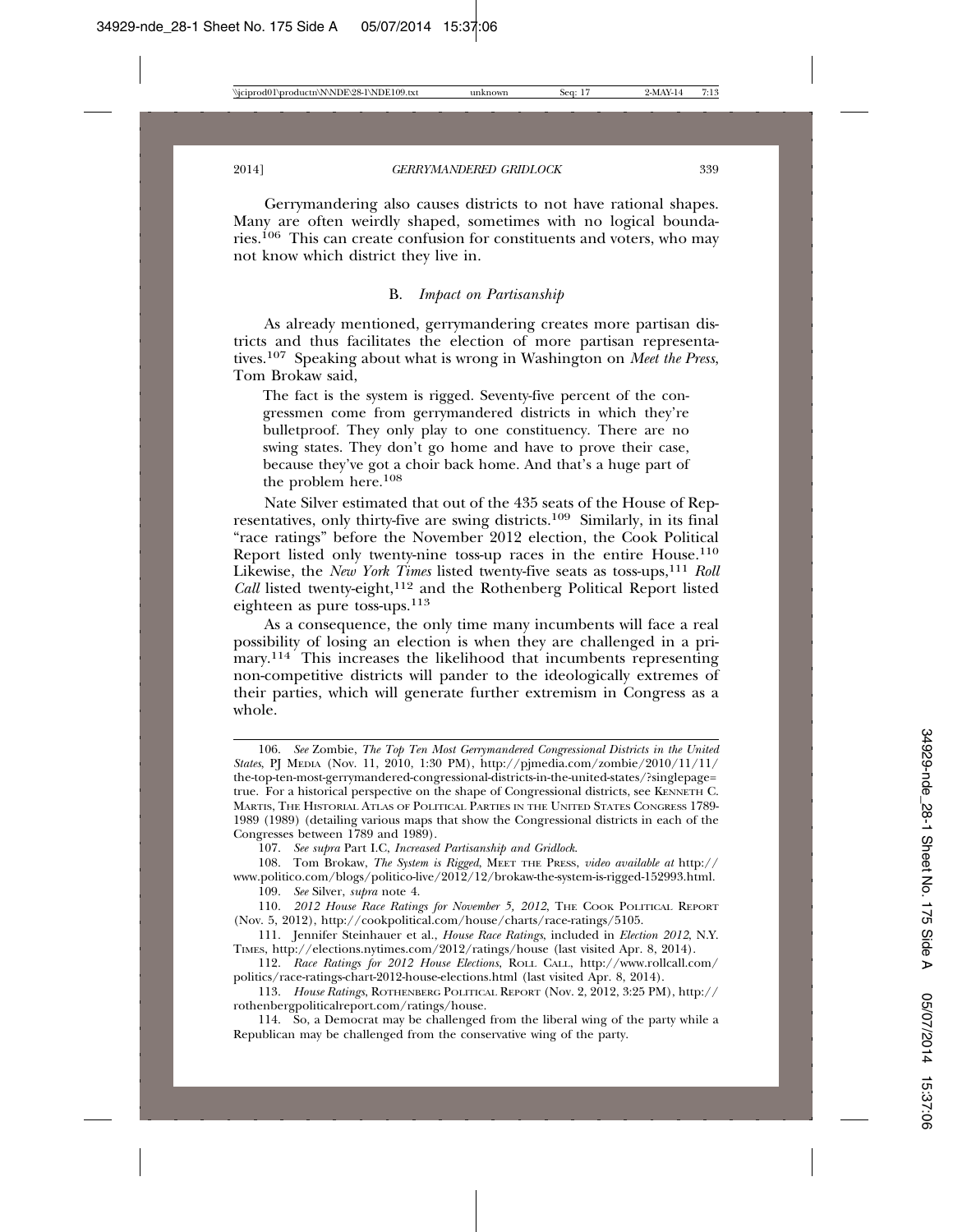Another consequence of gerrymandering is that it facilitates the selection of ideologically extreme House members as committee chairs. This is primarily because both parties, in most circumstances, select committee chairs based on the length of their committee tenure.<sup>115</sup> The members representing non-competitive districts—those most likely to obtain seniority—are those who are incentivized to be more ideologically extreme. In contrast, moderate members are not likely to obtain the seniority necessary to become a committee chair because they are more likely to lose elections, either to a more ideologically extreme member in a primary, or in a general election because they represent a swing district. The same logic applies to ranking committee members in the minority party, thus making gridlock more likely because committee counterparts would come from their parties' more ideologically extreme factions.

#### C. *Impact on Voter Turnout and Voter Apathy*

While redistricting may be conducted under the guise of "one person, one vote,"<sup>116</sup> it can have the practical consequence of rendering a person's vote pointless. "[U]nbridled gerrymandering undercuts individual choice, eroding the ability of each voter to express a preference for a particular candidate with a fair and realistic chance that his candidate may win."117 For instance, if someone lives in a congressional district in which the results of an election, based on the partisan make-up of the district, are easily predictable, a voter may not have an incentive to vote. "Gerrymandering . . . is arguably the greatest structural barrier to the people's right and responsibility to participate in politics in a meaningful and impactful manner."118 Thus, gerrymandering can contribute to complacency or apathy among American voters.

#### 1. Voter Turnout

People are more likely to vote in competitive races than in races where the outcome appears predetermined.<sup>119</sup> This may seem to be a given, but it can have rippling effects. Just like there are "feature acts" that bring people out a the concert on Friday night, "opening acts" benefit from the heightened attention the feature brings. Likewise, there

<sup>115.</sup> *See* Jennifer Bendery, *House GOP Committee Chairs Will All Be White Men In Next Congress*, HUFFPOST POLITICS (Nov. 27, 2012, 8:53 PM), http://www.huffingtonpost.com/ 2012/11/27/house-committee-chairs-all-white-men\_n\_2201136.html ("House committee chairs are typically chosen based on their seniority on the committee . . . .").

<sup>116.</sup> *See* Wesberry v. Sanders, 376 U.S. 1, 18 (1964).

<sup>117.</sup> DAVID K. RYDEN, REPRESENTATION IN CRISIS: THE CONSTITUTION, INTEREST GROUPS, AND POLITICAL PARTIES 138 (1996).

<sup>118.</sup> Ramon Luzarraga, *The Kids on the Hill (or How Gerrymandering is the Single Largest Barrier to Citizens' Right and Responsibility to Participation)*, CATHOLIC MORAL THEOLOGY (Dec. 30, 2012), http://catholicmoraltheology.com/the-kids-on-the-hill-and-how-to-sendadults-there-or-make-the-incumbents-grow-up/.

<sup>119.</sup> *See* David S. Broder, *Voting's Neglected Scandal*, WASH. POST, June 26, 2008, at A19. *See also* Marc Dunkelman, *Gerrymandering the Vote: How a "Dirty Dozen" States Suppress as Many as 9 Million Voters* 7, DLC, http://www.dlc.org/specials/Gerrymandering\_the\_ Vote.pdf (last visited Apr. 8, 2014).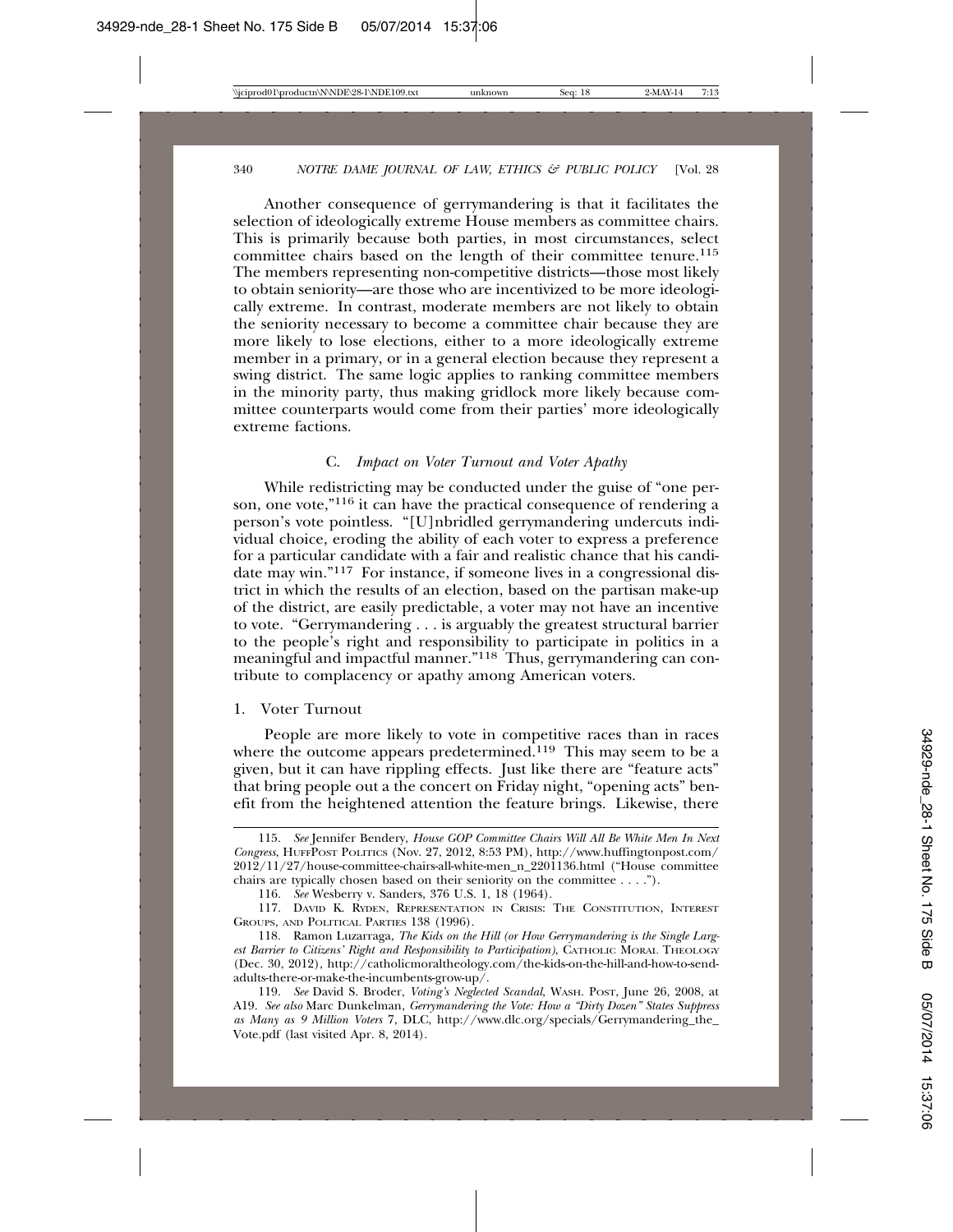are "feature elections" that bring people to the polls and lesser elections that are unable to generate attention by themselves. So, just like there can be repercussions for the opening acts if the feature act cancels, other races, besides the marquee race, can be affected if the congressional race is a snoozer. The same studies have shown that if races become more competitive, voter turnout, and thus overall government participation rates, increases.120

# 2. Voter Choice

Because of gerrymandering, voters may not have a real choice as to who to vote for during an election, if there is even a challenger.<sup>121</sup> Either the outcome is preordained because the district is so gerrymandered, or there might not even be anyone challenging the incumbent.122 Some have even called this type of system "a major form of disenfranchisement."<sup>123</sup> People may be going through the motions when they go to the voting booth on Election Day, or as previously stated, they may not go at all.

# D. *Impact on Public Policy*

Gerrymandering also has a direct effect on public policy, namely, in that it "slow[s] or forestall[s] representative responsiveness to the changes in the current of public sentiment."124 It also reduces "the public's ability to hold its governors accountable, hence discrediting the governmental actions and outcomes which follow."125

Similarly, gerrymandering facilitates bad policy outcomes. For instance, leaving aside the political goals of not raising the country's debt ceiling, America is worse off for having a lower debt rating than it did before the debt ceiling fight of 2011.126 And, America is worse off

<sup>120.</sup> *Id.*

<sup>121.</sup> *See* Editorial, *Jesse and Gerrymandering*, CHI. TRIB., Feb. 21, 2013, at 18. The *Tribune* argues that incumbents in heavily gerrymandered districts often have large campaign coffers, which can intimidate potential challengers and dissuade them from running for Congress. Of course, this can be true of any incumbent, but the inference is that incumbents in heavily gerrymandered districts have larger war chests because they do not need to spend money on campaigning.

<sup>122.</sup> Some have stated that partisan gerrymandering increases the number of incumbents who win reelection. However, there are arguments against that. *See* Bouie*, supra* note 58 (arguing that "there are reams of political-science research showing that partisan gerrymandering is low on the list of factors that explain the rising incumbency rate."). However, the rising incumbency rate is not crucial to my argument. It is enough that gerrymandering artificially increases the likelihood that one party's candidate will beat the other's.

<sup>123.</sup> Wang, *supra* note 36, at SR5.

<sup>124.</sup> RYDEN, *supra* note 117, at 139.

<sup>125.</sup> *Id.*

<sup>126.</sup> America is worse off because it has a lower debt rating from Standard & Poors. *See* Abelbaum & Dash, *supra* note 7. *See also* Jeanne Sahadi, *Cost of Debt Ceiling Fight: \$1.3 Billion*, CNNMONEY (July 26, 2012, 10:49 AM), http://money.cnn.com/2012/07/23/ news/economy/debt-limit/index.htm (saying that the uncertainty in ability to borrow caused the federal government to have to pay an extra \$1.3 billion leading up to the debt ceiling showdown).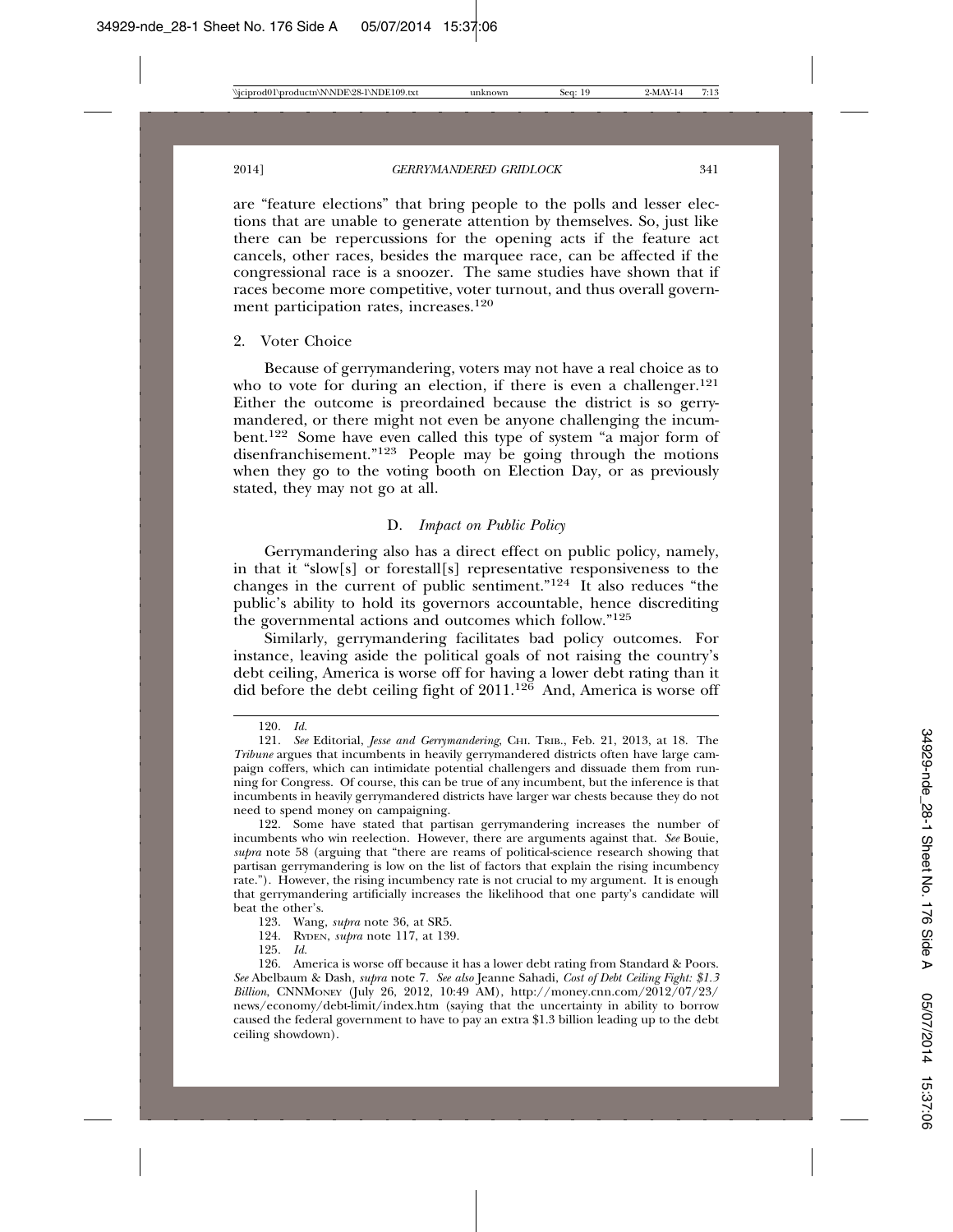after having its government shutdown because various services could not be performed. It is likely that a less-gridlocked Congress would have acted to avoid these situations in the first place.

# E. *Impact on Public Officials*

Finally, gerrymandering reduces the incentive that elected officials have to respond to constituents. This stems from an economic analysis of the incentives that members typically have while they are in Congress. "Influenced by law and economics, public choice theory makes the . . . assumption that individuals are motivated exclusively by selfinterest. Thus, legislators are motivated primarily by the desire to be reelected . . . .  $\cdot$   $\cdot$   $\cdot$   $\cdot$   $\cdot$   $\cdot$  But if reelection in gerrymandered districts is assured, then legislators lose the motivation to act in a manner that would help to ensure their electoral success.

Essentially, members of Congress from heavily gerrymandered districts, because of the preordained electoral outcomes in those districts, take it for granted that they will be reelected. Consequently, members of Congress may not listen to the opinions of the entire electorate in their district—they may only care about the opinions of primary voters.128 In an interview, President Obama stated, "The House Republican majority is made up mostly of members who are in sharply gerrymandered districts that are very safely Republican and may not feel compelled to pay attention to broad-based public opinion, because what they're really concerned about is the opinions of their specific Republican constituencies."129 Worse yet, there may be members, due to a combination of partisan primaries and gerrymandering, who do not listen to any public opinion.130 They may only listen to special interests. When donors give money to members of Congress from gerrymandered districts, they "know they're buying access to members of Congress who are sure to win the election  $-$  a tacit assurance that the contribution is money well-invested."131

129. Franklin Foer & Chris Hughes, *Barack Obama is Not Pleased: The President on His Enemies, the Media, and the Future of Football*, NEW REPUBLIC (Jan. 27, 2013), http://www. newrepublic.com/article/112190/obama-interview-2013-sit-down-president. Of course the same logic would also apply to Democrats.

130. "[I]f the combination of partisan primaries and bipartisan gerrymandering are resulting in a legislature that cannot be said to be broadly responsive to the American people, then we may have identified a cause of actual democratic dysfunction." Josh Chavetz, *The Phemonology of Gridlock*, 88 NOTRE DAME L. REV. 2065, 2086 (2013) (citing Richard H. Pildes, *Why the Center Does Not Hold: The Causes of Hyperpolarized Democracy in America*, 99 CALIF. L. REV. 273, 297–319 (2011)).

131. Editorial, *supra* note 121, at 18.

<sup>127.</sup> Edward Rubin, *Rational States?*, 83 VA. L. REV. 1433, 1440 (1997) (citations omitted).

<sup>128.</sup> This can be true of any district in which the general election outcomes are preordained, whether or not it from partisan redistricting. However, gerrymandering increases this likelihood.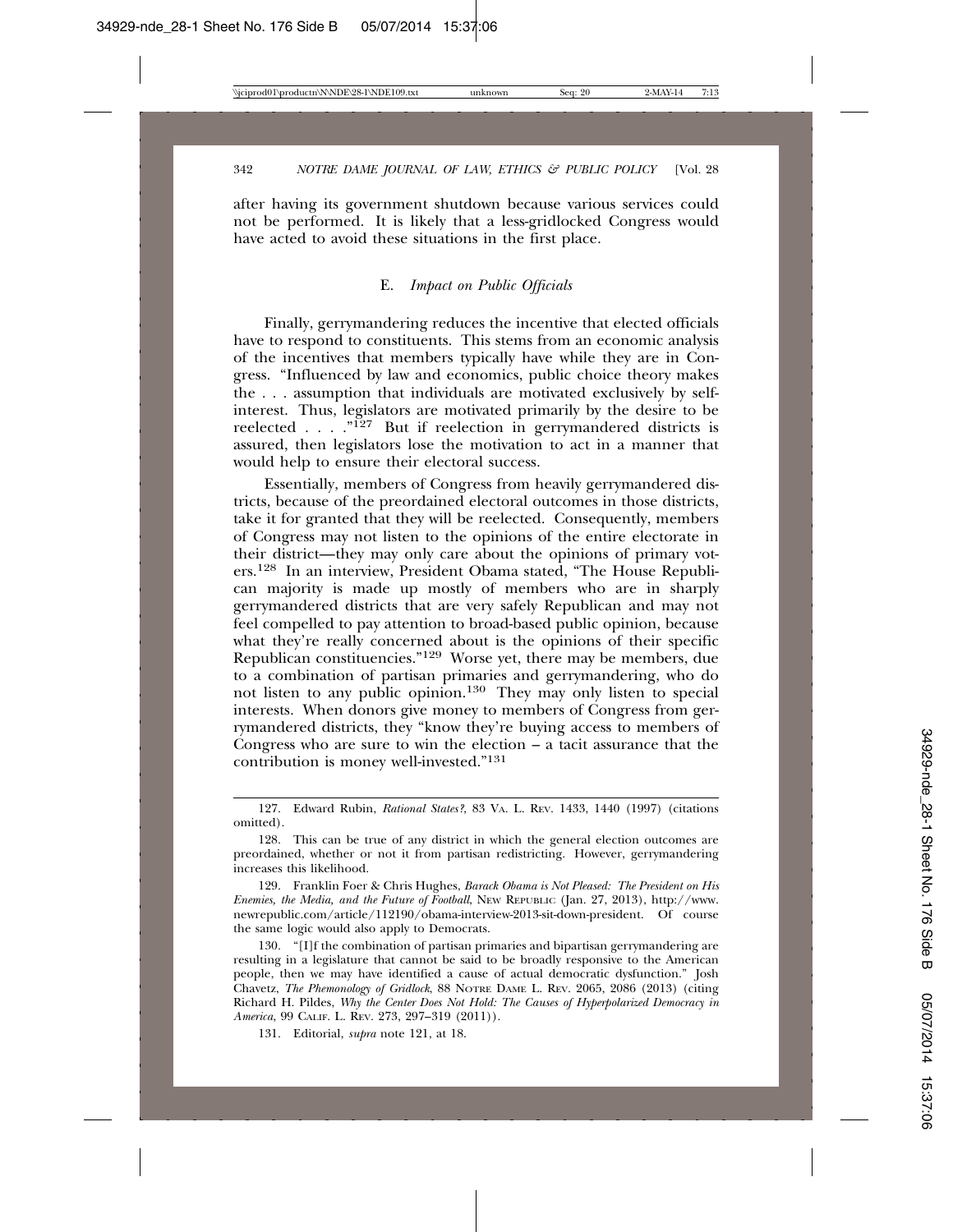#### IV. RESPONSES TO GERRYMANDERING

As previously mentioned, Congress and the Supreme Court have given states much autonomy in redistricting. But with this autonomy, states have responded differently. Some states, like Pennsylvania and Texas, have continued to partisanly draft congressional districts, aiming to exact as much political gain from the process as possible. A few states have taken a middle of the road approach. Others have abandoned the practice of partisan redistricting in favor of other processes. Similarly, other countries have also abandoned partisan redistricting in favor of having neutral commissions redraw legislative boundary lines.

# A. *California*

Governor Arnold Schwarzenegger led a ballot initiative fight to overhaul California's redistricting process in 2008.132 Proposition 11 ultimately established the California Citizens Redistricting Commission, which, in addition to drafting the state's legislative seats, also drafts the map for all of its congressional districts.<sup>133</sup> This essentially took the redistricting power out of the state legislature, and gave it to a nonpartisan commission.

The commission is comprised of eight members: "three who are Democrats, three who are Republican, and two who are either Declineto-State or are registered with another party."134 The eight members were chosen randomly from a pool of twenty-four people, which had been whittled down from a larger pool of the sixty most qualified individuals who had applied to be on the commission.<sup>135</sup> Following the selection of the eight members, those eight then chose six more members to bring the commission to a total of fourteen.<sup>136</sup>

The commission was tasked with drawing legislative boundaries following the 2010 decadal census. Throughout this process, the Commission

[drew] the district lines in conformity with strict, nonpartisan rules designed to create districts of relatively equal population that will provide fair representation for all Californians. The Commission [held] public hearings and accept[ed] public comment. After hearing from the public and drawing the maps for the House of Representatives districts, 40 Senate districts, 80 Assembly

<sup>132.</sup> John Wildermuth, *Redistricting Victory a Big Win for Governor*, SFGATE (Nov. 27, 2008, 4:00 AM), http://www.sfgate.com/politics/article/Redistricting-victory-a-big-winfor-governor-3260386.php.

<sup>133.</sup> Gregory Giroux, *Grading California's Congressional Map*, POLITICAL CAPITAL: THE CURRENCY OF GOVERNMENT (Dec. 18, 2012, 2:31 PM), http://go.bloomberg.com/politicalcapital/2012-12-18/grading-californias-congressional-map/.

<sup>134.</sup> *Background on Commission*, CAL. CITIZENS REDISTRICTING COMM'N, http:// wedrawthelines.ca.gov/commission.html (last visited Apr. 8, 2014).

<sup>135.</sup> *Id.* Part of the whittling down process included an opportunity for California legislative leaders to strike some of those who were in the pool. *Id.*

<sup>136.</sup> *Id.*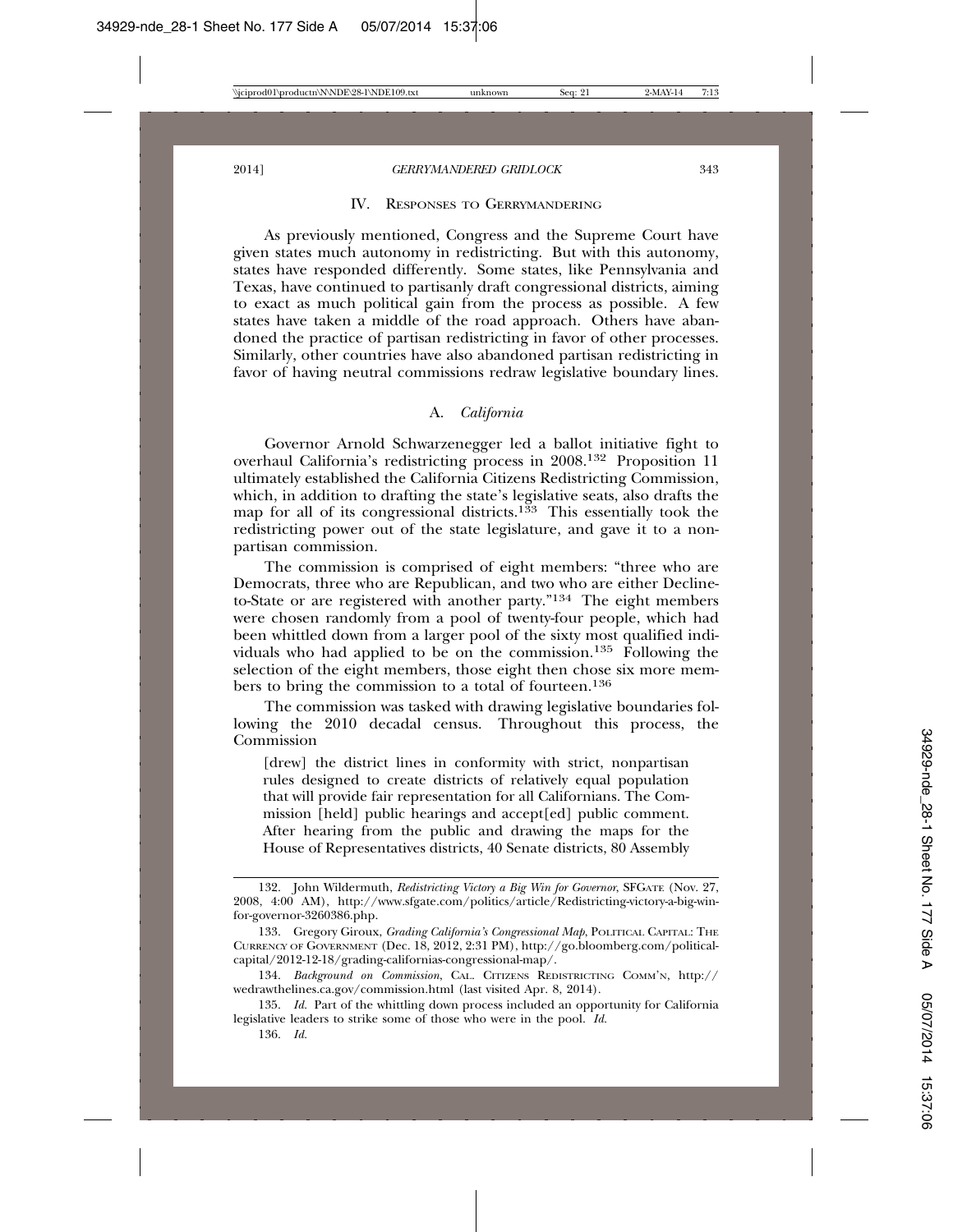districts, and four Board of Equalization districts, the Commission [voted] on the new maps to be used for the next decade.<sup>137</sup>

Under the new system of redistricting, California saw a lot of change. For instance, in the previous ten years, only one congressional seat changed parties.<sup>138</sup> However, after the 2012 elections, which were the first to take place after redistricting done with the new system, four seats changed parties.<sup>139</sup>

In establishing a non-partisan commission, California essentially tried to take politics out of redistricting. While there are still districts that heavily favor one party, that is mostly due to the political tendencies of established communities contained within one district, rather than the artificial line-drawing designed to sway elections. The efforts in California have largely been successful. "The result is that California no longer has divided, gridlocked government, as it has had for the past decade."<sup>140</sup>

Other states that have non-partisan processes include Washington, Idaho, and Arizona.141

#### B. *Iowa*

Some states have also successfully utilized non-partisan procedures, while not necessarily handing the entire process over to a non-partisan independent entity. For instance, "Iowa's redistricting process is handled by the non-partisan Legislative Services Agency. It draws the boundaries based on population data and presents it to the Legislature for approval."142 Iowa's non-political process has led to more competitive elections, and, because it also draws state legislative districts, has led to small majorities in the state legislature.<sup>143</sup> Furthermore, Iowa has other rules for redrawing congressional districts, including that districts cannot divide counties, counties in the district must be contiguous, districts should be reasonably compact, and the population of each district cannot deviate from the ideal population size by more than one percent.<sup>144</sup>

<sup>137.</sup> *Id.*

<sup>138.</sup> *See* Adam Nagourney, *California Set to Send Many New Faces to Washington*, N.Y. TIMES (Feb. 14, 2012), http://www.nytimes.com/2012/02/14/us/california-congressional-delegation-braces-for-change.html?pagewanted=all.

<sup>139.</sup> Kitty Felde, *Redistricting Shakes Up California's Congressional Races; Bono Mack Trailing*, 89.3 KPCC – Represent! (Nov. 7, 2012, 8:34 AM), http://www.scpr.org/blogs/ politics/2012/11/07/10948/redistricting-shakes-californias-congressional-rac/.

<sup>140.</sup> Coll, *supra* note 9.

<sup>141.</sup> *Who Draws the Lines?*, ALL ABOUT REDISTRICTING, http://redistricting.lls.edu/ who.php (last visited Apr. 8, 2014).

<sup>142.</sup> James Q. Lynch, *Iowa Redistricting Process, Split Legislature Linked*, GAZETTE (Dec. 3, 2012, 7:00 AM), http://thegazette.com/2012/12/03/iowa-redistricting-process-splitlegislature-linked/.

<sup>143.</sup> *Id.*

<sup>144.</sup> *Census 2010: Redistricting*, DESMOINESREGISTER.COM, http://data.desmoinesregister.com/dmr/iowa-census/redistricting-game/ (last visited Apr. 8, 2014).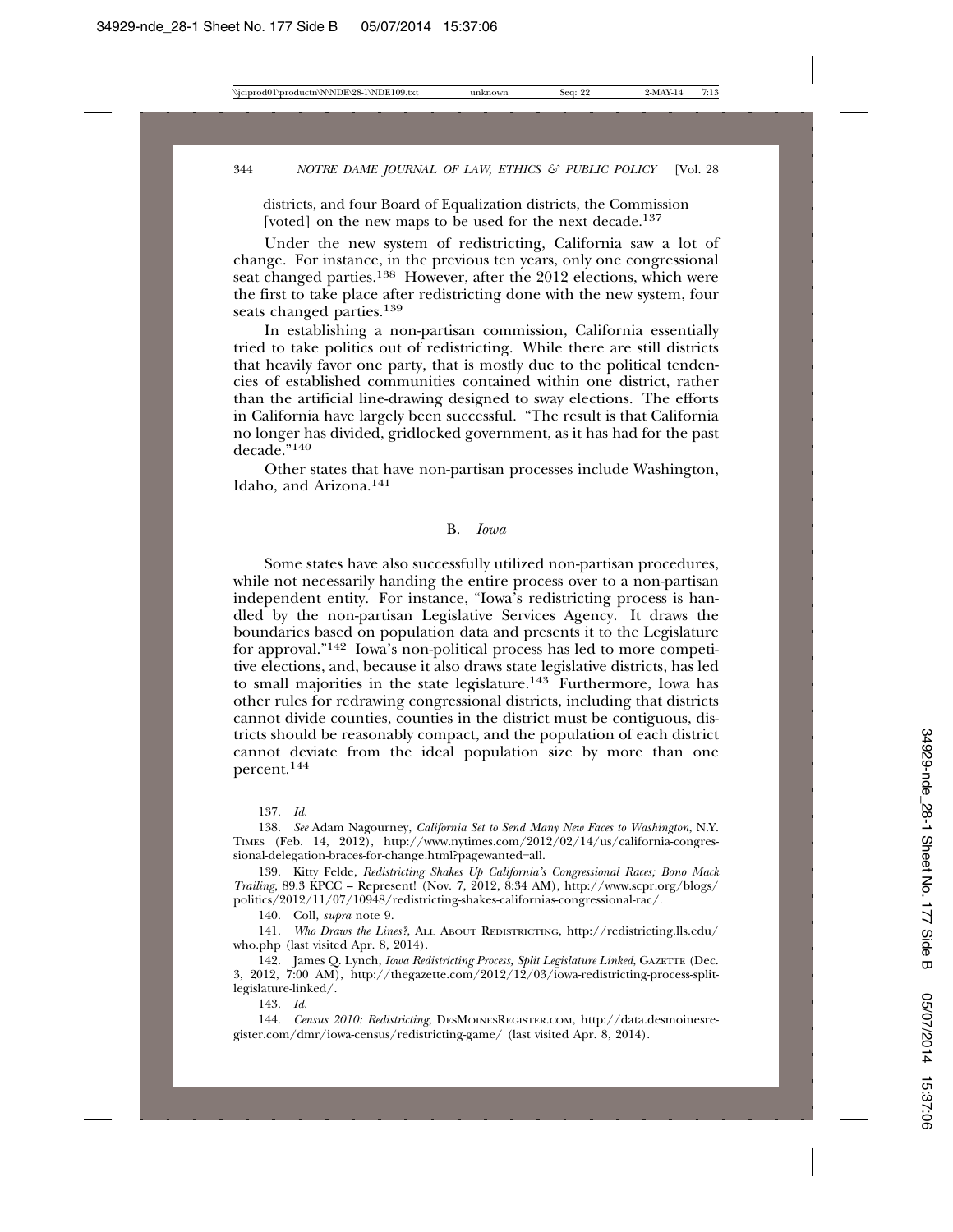#### C. *Florida*

Unlike California, Florida's state legislature has not delegated its power to redraw congressional districts to a non-partisan commission. However, Florida has shown constraint in gerrymandering. Specifically, in November 2010, Florida's citizens voted to amend the state constitution to prevent overly partisan redistricting.145 In regards to congressional redistricting, Florida's constitution now reads:

No apportionment plan or individual district shall be drawn with the intent to favor or disfavor a political party or an incumbent; and districts shall not be drawn with the intent or result of denying or abridging the equal opportunity of racial or language minorities to participate in the political process or to diminish their ability to elect representatives of their choice; and districts shall consist of contiguous territory.146

 While the new method of redistricting might have had some impact on the elections, many are not satisfied with the system—people want to have something that takes the process entirely out of the hands of politicians.147 There are charges that "Florida's legislative leaders appear to have authorized their staff to use private email accounts, personal 'dropboxes' and to engage in 'brainstorming meetings' with Republican Party of Florida consultants in attempting to draw favorable political districts, despite a constitutional ban on such coordination." $148$ 

While these are three different methods, other states utilize different systems to try to prevent or limit partisan gerrymandering. These systems include advisory commissions, backup commissions, and politician commissions.149 However, the vast majority of states still leave the system to the elected, partisan state officials in the state legislatures.<sup>150</sup>

# D. *International Examples of Redistricting*

Other countries' efforts to limit and reduce partisanship through redistricting are good examples for the United States. In the United Kingdom, redistricting is referred to as "redistribution." Independent boundary commissions in each of the four countries that comprise the United Kingdom redraw the boundaries of parliamentary constituencies. For instance, "[t]he Boundary Commission for England is an independent and impartial public body, which reviews all Parliamentary

<sup>145.</sup> *See Redistricting*, FAIRDISTRICTSNOW.ORG, http://www.fairdistrictsnow.org/redistricting/ (last visited Apr. 8, 2014).

<sup>146.</sup> FLA. CONST. art. III, § 20(a).

<sup>147.</sup> *See Redistricting*, *supra* note 145.

<sup>148.</sup> S.V. Dáte, *In Florida, an Email Trail on Redistricting Raises Ouestions*, KPBS (Feb. 5, 2013), http://www.kpbs.org/news/2013/feb/05/in-florida-an-email-trail-on-redistricting-raises/. *See* Editorial, *Fixing the Political Game*, HERALD-TRIBUNE, Feb. 13, 2013, at A10 (arguing that even after the changes in Florida law, party officials were still able to pushthrough partisan gerrymandering in the state).

<sup>149.</sup> *See Who Draws the Lines?*, *supra* note 141.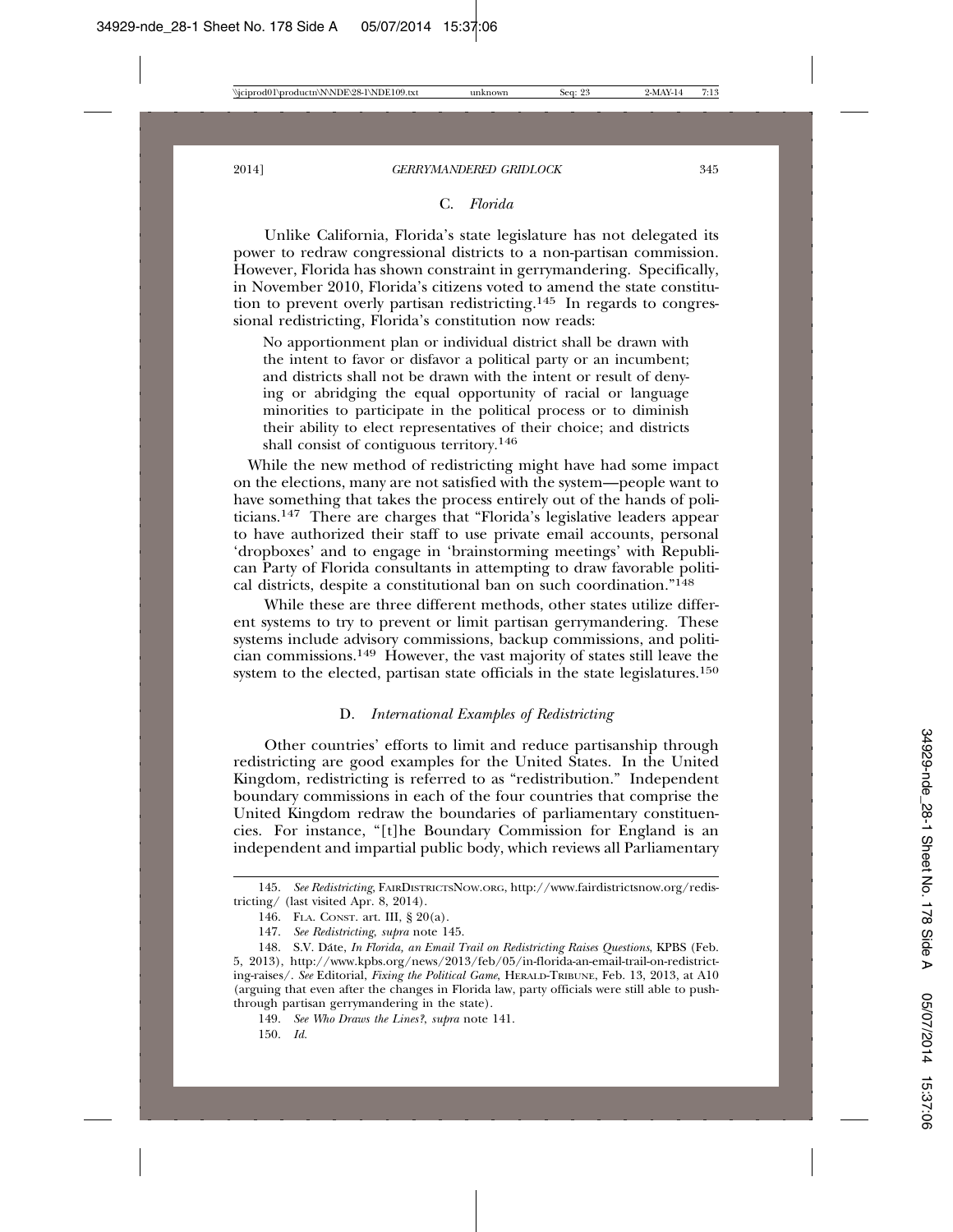constituency boundaries . . . every five years."151 Similarly, the Boundary Commission for Scotland is an "Advisory Non-departmental Public Body sponsored and wholly funded by the Scotland Office. [It is] independent and non-political."152

In an effort to address unfairness in a previous method of conducting redistribution, Parliament included revisions to its system in the Parliamentary Voting System and Constituencies Act of 2011.153 Under the new legislation, boundaries are redrawn every five years, and "all constituencies (with four exceptions) have electorates within  $+/-5$ per cent of [a] quota . . . and only within that range could the Commissions take into account factors such as local authority boundaries, communities of interest and previous constituency boundaries."<sup>154</sup> Ultimately, the Commissions offer their plans to Parliament, "which can accept or reject, but not modify, them."155 However, "[a] Secretary of State can modify the recommendations before transmitting them to Parliament."<sup>156</sup>

In Canada, historically "redistributions at both the federal and provincial levels  $\dots$  were carried out by elected politicians."<sup>157</sup> "A partisan committee of the House itself" drew the boundaries of electoral districts, which in Canada are called "ridings."158

Like individual states in the United States, Canadian provinces also proposed their own solutions. "The province of Manitoba was the first Canadian jurisdiction to pass legislation mandating the establishment of an arms-length, nonpartisan boundary commission once every ten years."159 The problems that stemmed from gerrymandering in Manitoba were particularly egregious, which led to the change.<sup>160</sup> Interestingly, Manitoba "looked to Australia and New Zealand as possible sources for an acceptable alternative to government-dominated gerry-

155. Ron Johnston, et al., *The United Kingdom: Redistribution Process*, ACE: THE ELEC-TORAL KNOWLEDGE NETWORK, http://aceproject.org/ace-en/topics/bd/bdy/bdy\_gb (last visited Apr. 8, 2014).

156. *Id.*

160. *Id.*

<sup>151.</sup> *About*, BOUNDARY COMM'N FOR ENG., http://consultation.boundarycommission forengland.independent.gov.uk/about-the-review/ (last visited Apr. 8, 2014).

<sup>152.</sup> *The Commission – Functions and Appointments*, BOUNDARY COMM'N FOR SCOT., http://www.bcomm-scotland.independent.gov.uk/commission/ (last visited Apr. 8, 2014). Scotland's Boundary Commission is responsible for redistribution for "UK Parliament constituencies in Scotland; and Scottish Parliament constituencies and regions." *Id.*

<sup>153.</sup> David Rossiter et al., *The Redistribution of Parliamentary Constituencies (and What it Means)*, BALLOTS & BULLETS (July 4, 2012), http://nottspolitics.org/2012/07/04/theredistribution-of-parliamentary-constituencies-and-what-it-means/.

<sup>154.</sup> *Id*. Previously, the "rules prioritised representation of communities over electoral equality – they made no stipulation regarding the permissible range of constituency electorates, which merely had to be 'as near the electoral quota as is practicable.'" *Id*. (citations omitted).

<sup>157.</sup> John C. Courtney, *Electoral Districting in the U.S.: Can Canada Help?*, BROOKINGS INST. GOVERNANCE STUDIES: ISSUES IN GOVERNANCE STUDIES 1, 4 (2008).

<sup>158.</sup> *Redistricting: Something Canada Does Better*, FILIBUSTER (Mar. 1, 2011), http:// www.filibustercartoons.com/index.php/2011/03/01/redistricting-something-canadadoes-better/.

<sup>159.</sup> Courtney, *supra* note 157, at 5.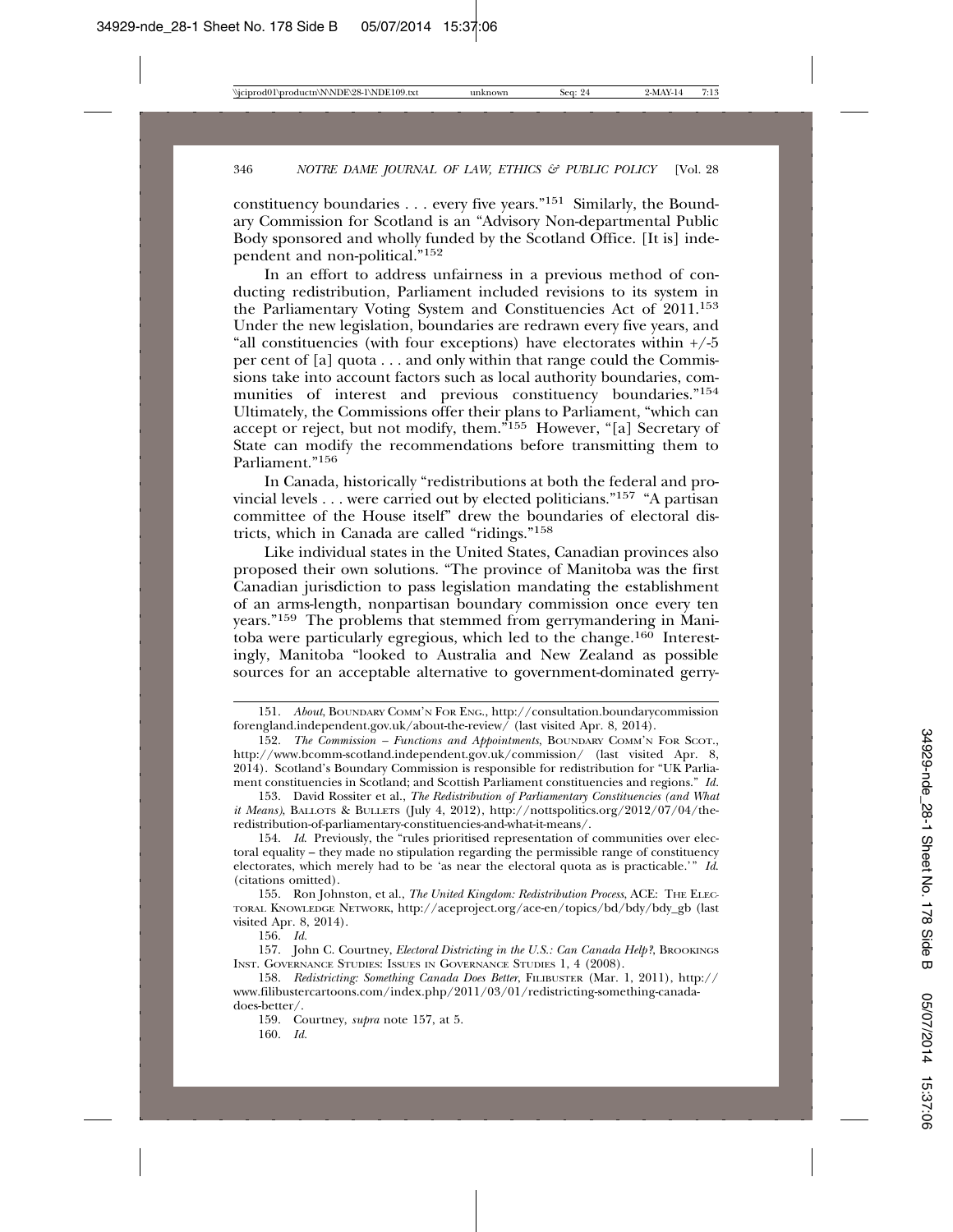manders . . . . [Manitoba] found [its] answer in the independent electoral boundary commissions used in both countries."161

But Canada's problems from gerrymandering were not limited to Manitoba, and in 1964, the Canadian government passed the Electoral Boundaries Readjustment Act:162

Under the terms of the new legislation, parliamentary ridings could henceforth only be modified by special non-partisan committees residing in each province. Each redistricting committee would consist of one provincial judge and two individuals appointed by Canada's apolitical Speaker of the House, and their decisions could only be overturned by parliament in the case of exceptional, and provable, concern.163

The Act also provided guidance for what should be taken into consideration when drawing boundary lines. For instance, district lines were to take communities of interest or identity into account, and also "set limits on the degree to which borders were allowed to deviate from their historic status quo."164 But the Canadians have leeway to meet these goals because, as it was historically in Britain, they allow a fair amount of deviation in population among their districts.165 Specifically, each electoral district in a province must be within twenty-five percent more or less of the electoral quota for the province.166

# V. RECOMMENDATION

Even with the advances made by states to address partisan redistricting and the problems associated with it, Parts I, III, and IV clearly show that gerrymandering is still a huge problem in the American political system. Many individuals and institutions have argued that the practice of partisan redistricting needs to be abandoned, and different people have argued for various alternatives.167 As stated in Part III, if the Supreme Court will not provide guidance on what state legislatures can do during redistricting, it is critical that the state legislatures, Congress, or both, provide it.

The guidance, as passed by state legislatures, should be specific and should mandate that communities are kept in the same congressional districts and that districts are not drawn solely for partisan gain. These guidelines will help to keep districts compact, will help people

<sup>161.</sup> *Id.*

<sup>162.</sup> *Redistricting: Something Canada Does Better*, *supra* note 158.

<sup>163.</sup> *Id.*

<sup>164.</sup> *Id.*

<sup>165.</sup> Richard S. Katz, *Malapportionment and Gerrymandering in Other Countries and Alternative Electoral Systems*, *in* VOTING RIGHTS AND REDISTRICTING IN THE UNITED STATES 245, 253 (Mark E. Rush ed., 1998).

<sup>166.</sup> *Id.*

<sup>167.</sup> *See generally* Jeffrey C. Kubin, Note, *The Case for Redistricting Commissions*, 75 TEX. L. REV. 837 (1997). *See also* AMY, *supra* note 3, at 52–53 (arguing that "eliminating gerrymandering in all of its forms can only be accomplished by abandoning the singlemember districts that make it possible and by adopting proportional representation elections.").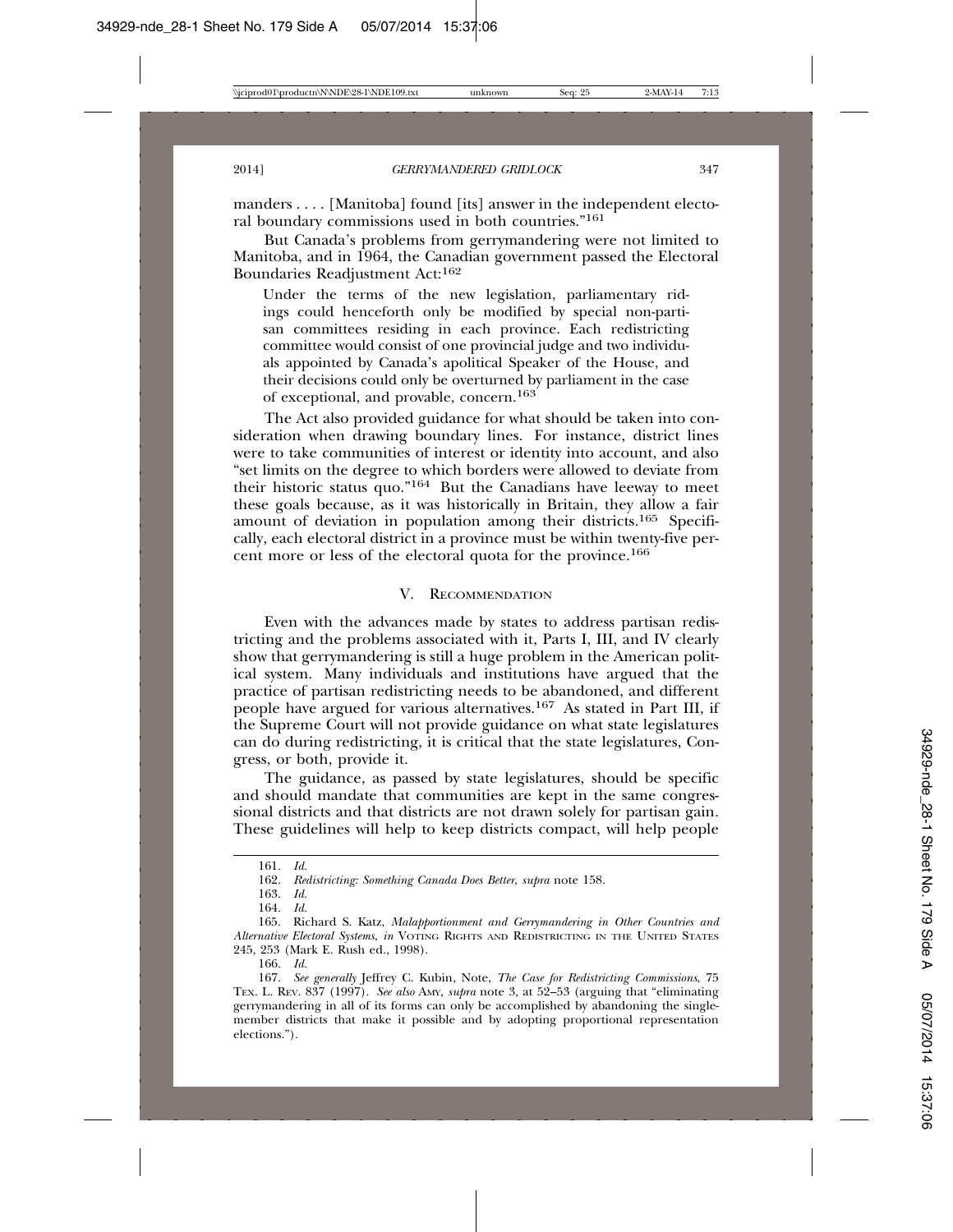understand and know district boundaries, and will help members of Congress represent a cohesive community. Ideally, the guidance would also mandate independent, non-partisan redistricting commissions because they take the process out of the hands of interested politicians. California's system is a model to emulate because its independent redistricting commission is able to redraw lines without paying attention to party affiliation or incumbency, and has helped to end the state's past legislative gridlock. Finally, because it is important for citizens to have some say in redistricting, guidelines should model the United Kingdom's practice of giving Parliament an up or down vote on new district lines after they are submitted by the boundary commission.

Preferably, Congress would ultimately pass legislation to encourage or mandate that the states that have not yet adopted the aforementioned practices do so. Members of Congress have already introduced legislation to mandate independent state redistricting commissions. In the 113th Congress, Congressman Steven Cohen of Tennessee introduced the John Tanner Fairness and Independence in Redistricting Act.168 This bill had been championed by Congressman John Tanner of Tennessee during his two-decade career in the House of Representatives, and had also been introduced by Congressman Heath Shuler in the 112th Congress.169 In introducing the Act, Cohen said:

It's time to take politics out of the redistricting process. Congress is so polarized today that we're unable to find common ground on the major issues facing our country. Instead of solving our nation's problems, Congress is just kicking the can down the road and waiting until the next election for answers. I believe that if we eliminate the gerrymandering of districts we will help get more accomplished for our country.170

Specifically, the bill would prevent more than one redistricting after each apportionment of Representatives in Congress.171 It also requires that "the redistricting plan [is] developed by [an] independent redistricting commission established in the State . . . . "<sup>172</sup> It further requires that the independent redistricting commissions adhere "to the 'one person, one vote' standard and other requirements imposed under the Constitution of the United States," and "[t]o the greatest extent practicable, the maintenance of geographic continuity of the political subdivisions of the State which are included in the same Congressional district . . . . "<sup>173</sup> The bill also states that to the greatest

172. *Id.* at § 3(a)(1)(A).

173. *Id.* at  $\S 4(b)(1)(A)$ , (D). The statute gives an order of preference for maintaining the continuity of subdivisions. They are: counties or parishes, municipalities, and neighborhoods. *Id.* at  $\S 4(b)(1)(D)$ .

<sup>168.</sup> John Tanner Fairness and Independence in Redistricting Act, H.R. 278, 113th Cong. (2013).

<sup>169.</sup> *Cohen Introduces Fairness and Independence in Redistricting Act*, CONGRESSMAN STEVE COHEN (Jan. 16, 2013), http://cohen.house.gov/press-release/cohen-introducesfairness-and-independence-redistricting-act.

<sup>170.</sup> *Id.*

<sup>171.</sup> H.R. 278 § 2.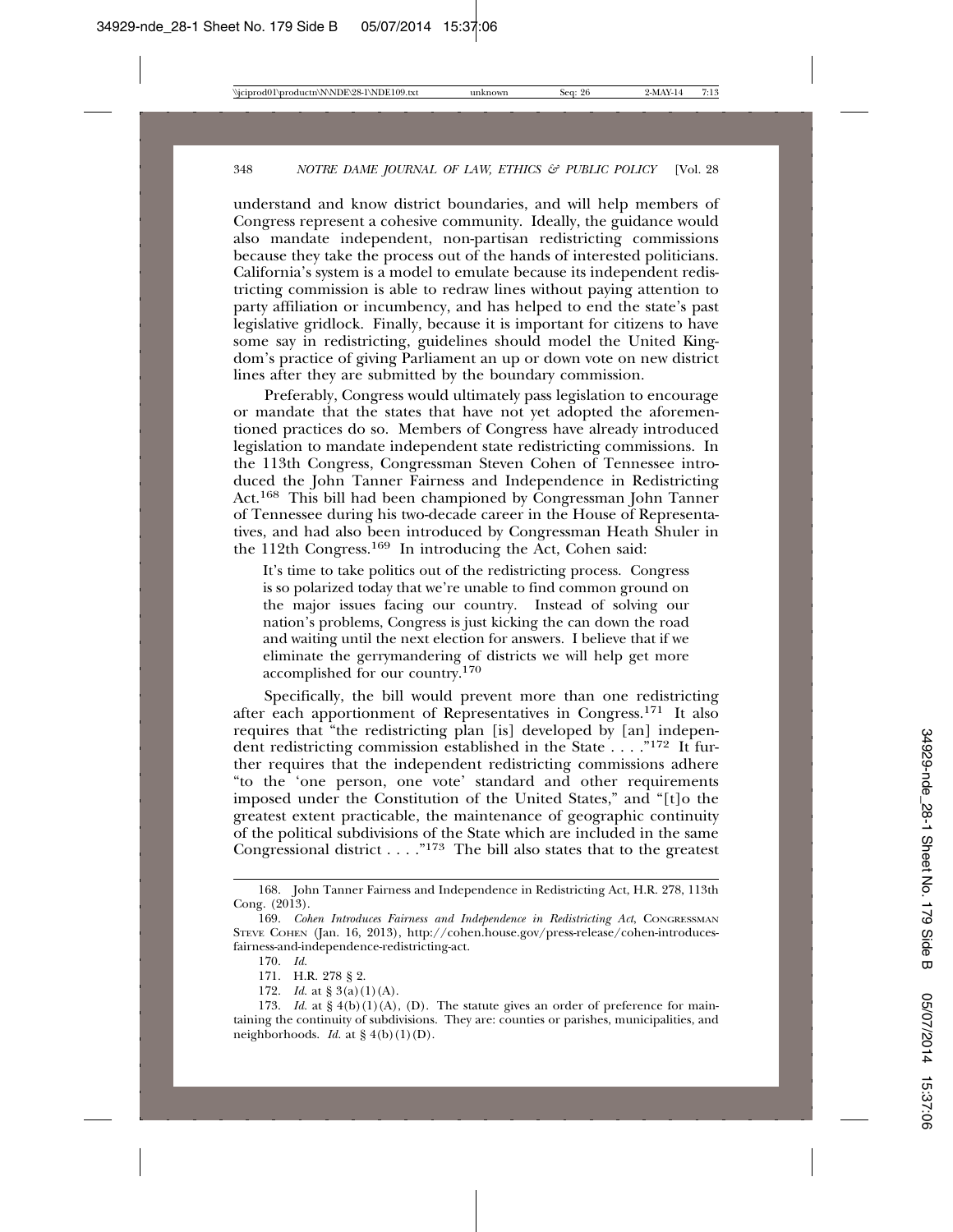extent practicable, the commissions should maintain compact districts.<sup>174</sup> It also prohibits the commissions from considering "voting" history," "political party affiliation of the population of the district," and "[t]he residence of incumbent Members of the House of Representatives in the State."175 Finally, as in the British system, the bill would give state legislatures an opportunity to vote for the proposed redistricting, or to reject it, but not to amend it.176

One big concern with this legislation is that if there is not enough leeway given for population deviation among districts, legislators, or even members of nonpartisan commissions, will cite the "one person one vote" principle as a cause for further gerrymandering. Essentially, all of the other factors listed in the legislation that members of the redistricting commissions are supposed to consider will be secondary to ensuring that the population of each district is as equal as possible. In discussing his concern that the requirement for mathematical equality for redistricting will actually enable further gerrymandering, Justice Byron White, in his dissent in *Wells v. Rockefeller* stated that the requirement:

downgrade[s] a restraint on a far greater potential threat to equality of representation, the gerrymander. Legislatures intent on minimizing the representation of selected political or racial groups are invited to ignore political boundaries and compact districts so long as they adhere to population equality among districts using standards which we know and they know are sometimes quite incorrect. I see little merit in such a confusion of priorities.<sup>177</sup>

Precedent suggests that the largest population deviation that a federal court will allow is a little over  $.8\%$ .<sup>178</sup> Previous deviations of only a bit more were struck down. For instance, a federal court rejected a previous Kansas plan where population deviation was  $.94\%$ .<sup>179</sup>

Perhaps if Congressman Cohen were to revise his bill so that it specifically allowed for additional population deviation, such as what is allowed in other countries, those responsible for redistricting would be able to focus on maintaining the continuity of preexisting governmental subdivisions and compactness.180 However, this is not likely to be enough. Because the *Wesberry* Court said that the "Constitution's plain objective [was to] mak[e] equal representation for equal numbers of

180. As previously mentioned, Britain allows for a five percent population deviation in its districts while Canada allows a twenty-five percent deviation. *See supra* Part IV. Australia allows a plus or minus ten percent deviation, while New Zealand allows a plus or minus five percent deviation. Katz, *supra* note 165, at 253.

<sup>174.</sup> *Id.* at § 4(b)(1)(E).

<sup>175.</sup> *Id.* at  $\S 4(b)(2)$  (A)–(C).

<sup>176.</sup> *Id.* at § 4(c)(2).

<sup>177.</sup> Wells v. Rockefeller, 394 U.S. 542, 555 (1969) (White, J., dissenting).

<sup>178.</sup> J. GERALD HEBERT ET AL., THE REALISTS' GUIDE TO REDISTRICTING: AVOIDING THE LEGAL PITFALLS  $6$  (2000).

<sup>179.</sup> State *ex rel.* Stephan v. Graves, 796 F. Supp. 468, 472-73 (D. Kan. 1992) (threejudge court).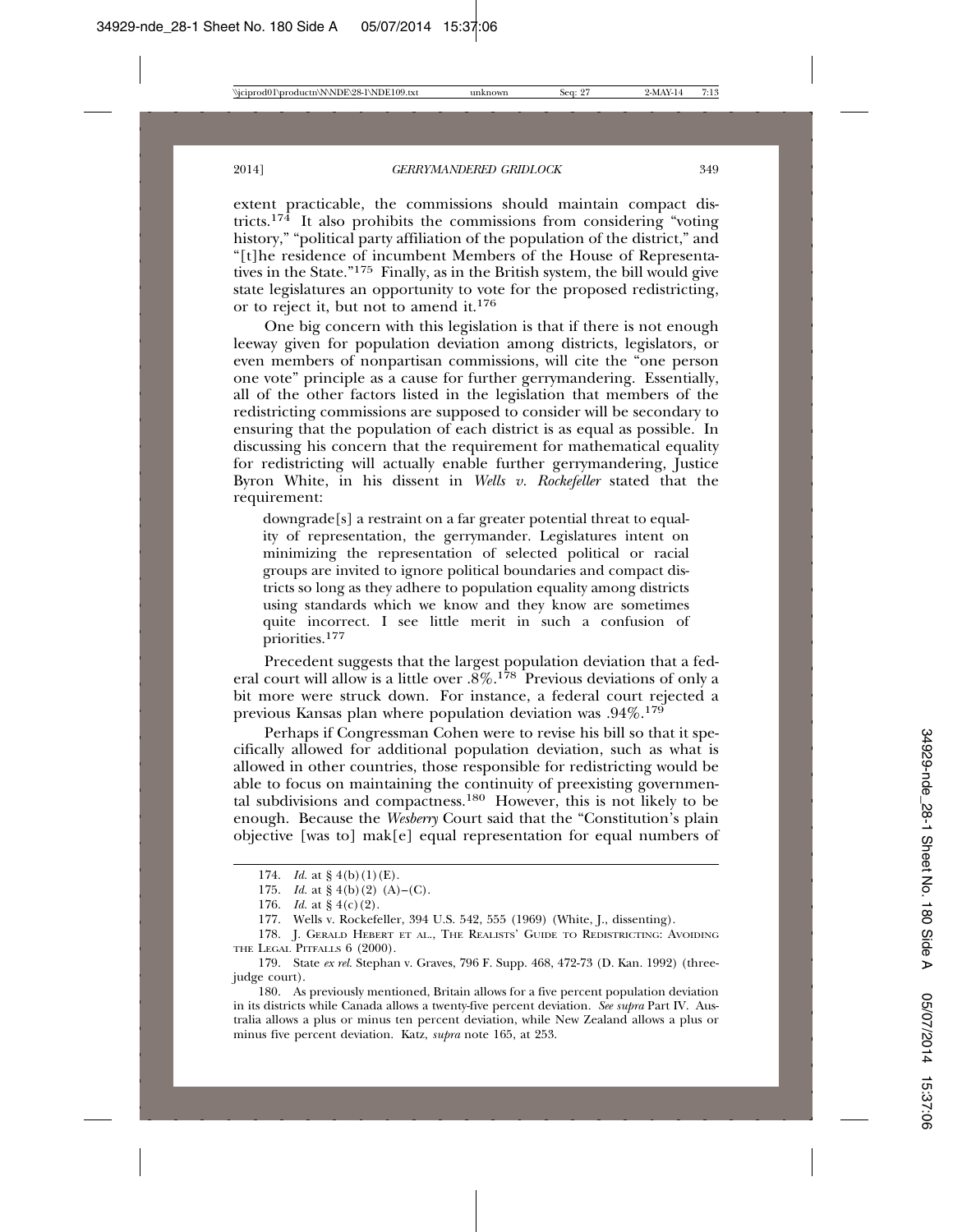people,"181 any fundamental deviations from "one person one vote" would probably need to be in an amendment to the Constitution. This is an ideal—that the Constitution will be amended in a way to prevent future partisan redistricting. However, even though it will not address the issues that were originally brought up by Justice White, H.R. 278 is a step in the right direction.

Nevertheless, it does not look like this legislation will move out of committee any time soon. Unfortunately, in the 112th Congress, the bill<sup>182</sup> only garnered twenty-one cosponsors and was never reported out of committee.<sup>183</sup> Similarly, the bill in the 111th Congress<sup>184</sup> only garnered thirty-three cosponsors and also was not reported out of committee.<sup>185</sup>

So while it appears as though Congress, like the Supreme Court, will not be acting anytime soon, it will be valuable for states to continue to pass redistricting reform measures. Eventually, as more members of Congress are elected from states that do not have partisan gerrymandering, there may be enough supporters in Congress to pass legislation like the John Tanner Fairness and Independence in Redistricting Act. It is also possible that more people will become aware of the possibility of reform and will call upon their representatives in Congress to enact such legislation, or support candidates that pledge to do so.

The easiest and most feasible option is for states to pass legislation like California's legislation. While states passing this type of legislation may put pressure on Congress to do something at the national level, the immediate effect would be that there would be more members of Congress elected from non-gerrymandered districts, and thus more centrist members willing to make bipartisan compromises. This would help to reduce gridlock in Congress.

#### **CONCLUSION**

Since the early days of the United States, redistricting has been used for partisan gain. Gerrymandering has been mastered in order to protect incumbents from challengers and to preserve majorities in legislatures. But with modern technology, gerrymandering has gotten more precise and the problems it brings have gotten worse.

Gerrymandering causes problems for public policy. Specifically, gerrymandering facilitates the election of more partisan members of Congress that do not have an electoral incentive to work with members

<sup>181.</sup> Wesberry v. Sanders, 376 U.S. 1, 18 (1964).

<sup>182.</sup> John Tanner Fairness and Independence in Redistricting Act, H.R. 453, 112th Cong. (2011).

<sup>183.</sup> *H.R.453 – John Tanner Fairness and Independence in Redistricting Act*, CON-GRESS.GOV, http://beta.congress.gov/legislation (search for "John Tanner Fairness and Independence in Redistricting Act"; follow the "H.R.453" hyperlink).

<sup>184.</sup> Fairness and Independence in in Redistricting Act, H.R. 3025, 111th Cong. (2009).

<sup>185.</sup> *H.R.3025 – Fairness and Independence in Redistricting Act of 2009*, CONGRESS.GOV, http://beta.congress.gov/legislation (search for "Fairness and Independence in Redistricting Act of 2009"; follow the "H.R.3025" hyperlink).